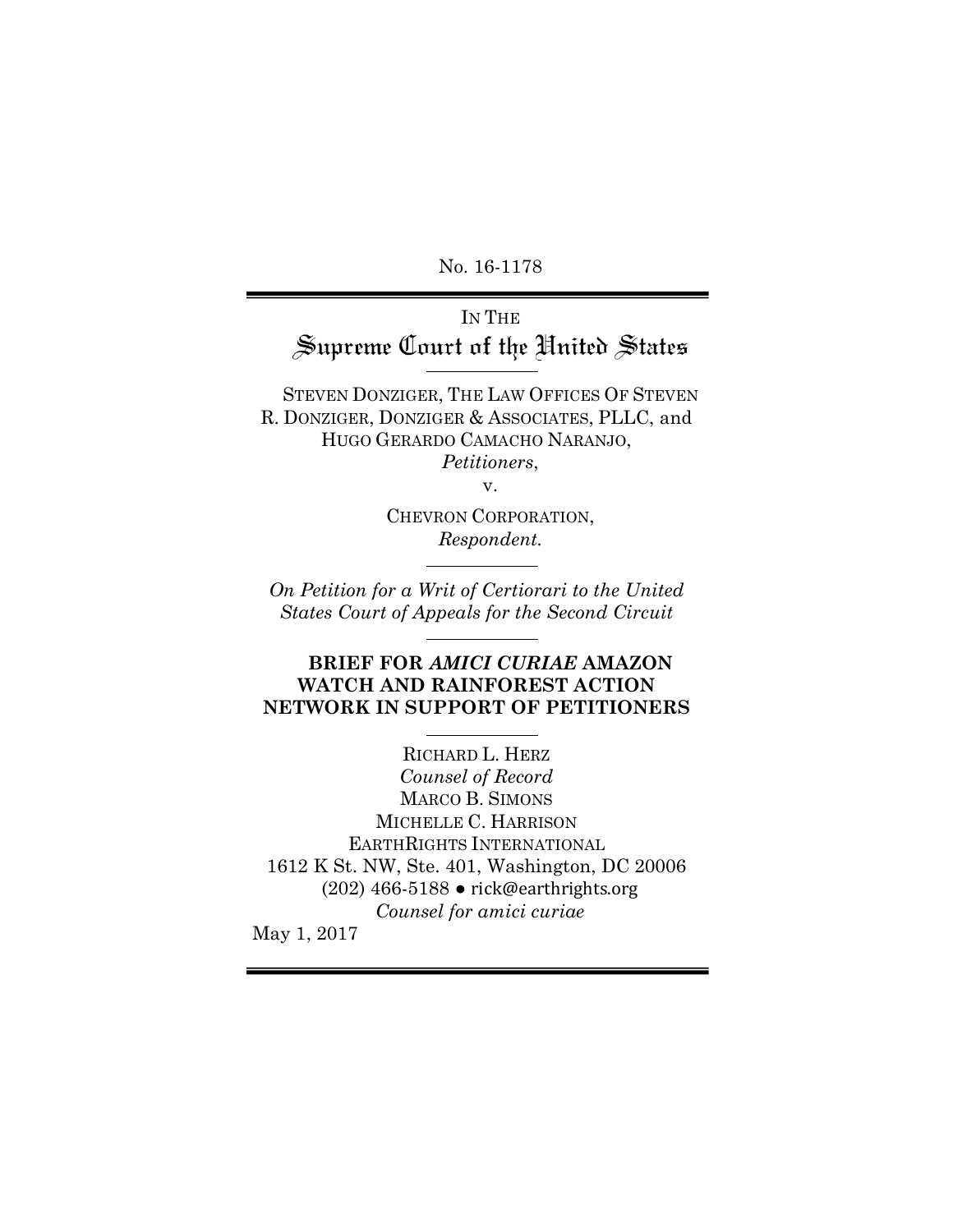#### **QUESTION PRESENTED**

Chevron's own misconduct demonstrates why courts should not entertain collateral attacks on foreign judgments: because of that misconduct, the District Court accepted what subsequent evidence revealed to be admittedly false testimony, and the known facts now show that the District Court was actually wrong in many of its conclusions regarding the trial in Ecuador. And Chevron's own wrongdoing could itself give rise to a collateral attack on the judgment below, leading to an unending cycle of litigation.

In Ecuador, Chevron paid millions to its agent who faked a bribery scandal, which Chevron used to have the presiding judge recused. And then in New York, Chevron paid its star witness  $-\alpha$  corrupt former judge who had previously solicited bribes from Chevron  $-a$ relative fortune. That turned out to be money well spent for Chevron, because, as the witness admitted after trial, he lied in his testimony in this case  $$ testimony that formed the bedrock of many of the District Court's key conclusions.

Courts should generally refrain from investigations into foreign trials because they are liable to get them wrong, and because they could result in lawsuits bouncing between different countries: just as Chevron did, the Petitioners here could launch a preemptive attack on the judgment below anywhere in the world, at least anywhere that Chevron is subject to jurisdiction.

While examination of the course of foreign litigation may be necessary where a party seeks to enforce a foreign judgment, a preemptive, collateral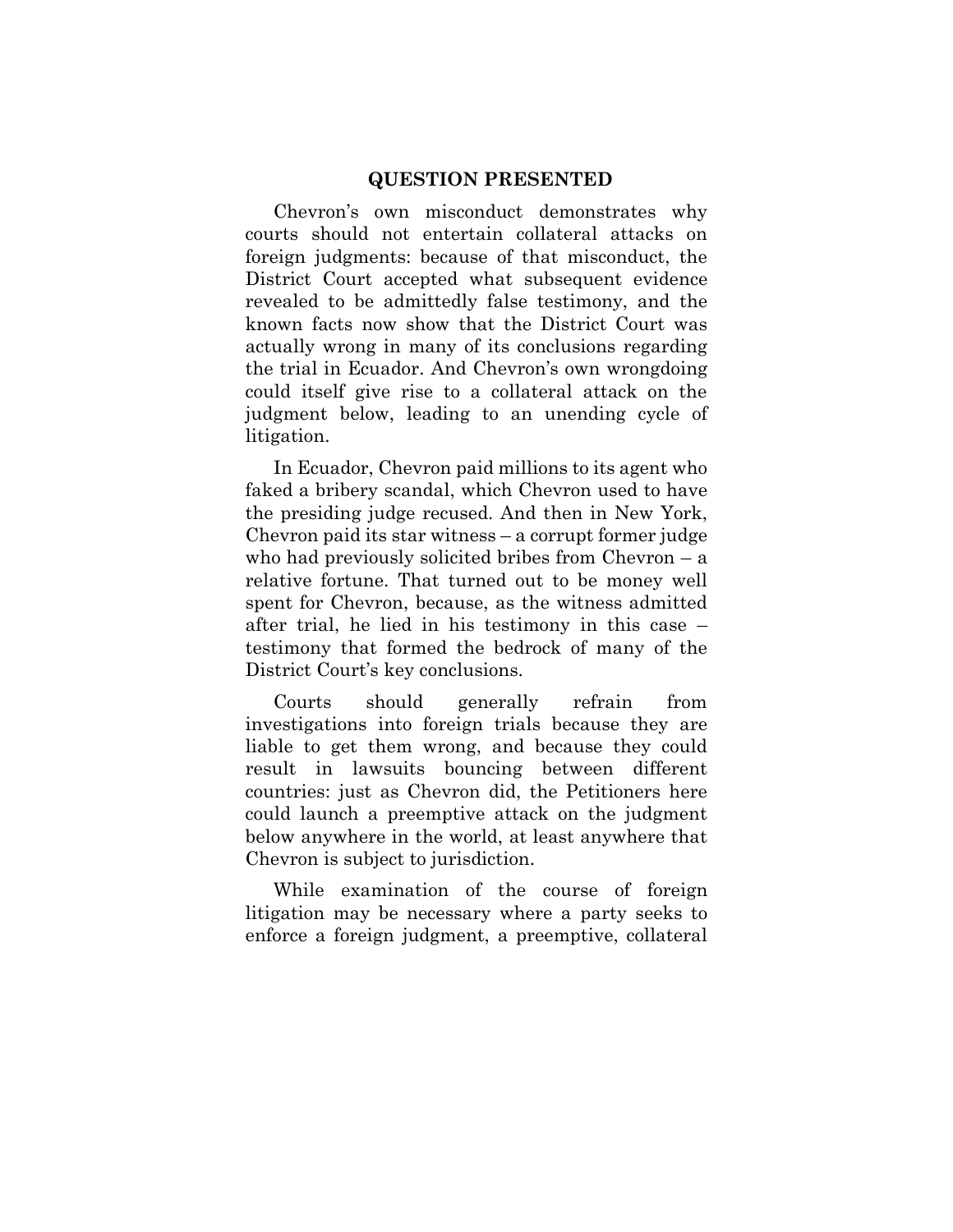attack on such a judgment is highly inappropriate.

Indeed, the only reason Chevron's massive pollution was litigated in Ecuador, rather than New York, where the Ecuadorian Plaintiffs originally sued, was because *Chevron* successfully argued Ecuador was a more suitable forum. Chevron reversed course only when it appeared it might lose in Ecuador. Since cases already dismissed on *forum non conveniens* grounds will often have a preexisting nexus to that U.S. forum, under the Second Circuit's ruling, *forum non conveniens* dismissal will typically be the beginning, not the end, of U.S. litigation. The loser could simply return to the U.S. to launch a preemptive collateral attack on the foreign judgment.

Since allowing the decision below to stand would have sweeping ramifications for relations among courts worldwide and *forum non conveniens*, this Court should grant *certiorari* on Petitioners' first question presented:

> Do federal courts have jurisdiction to entertain preemptive collateral attacks on money judgments issued by foreign courts?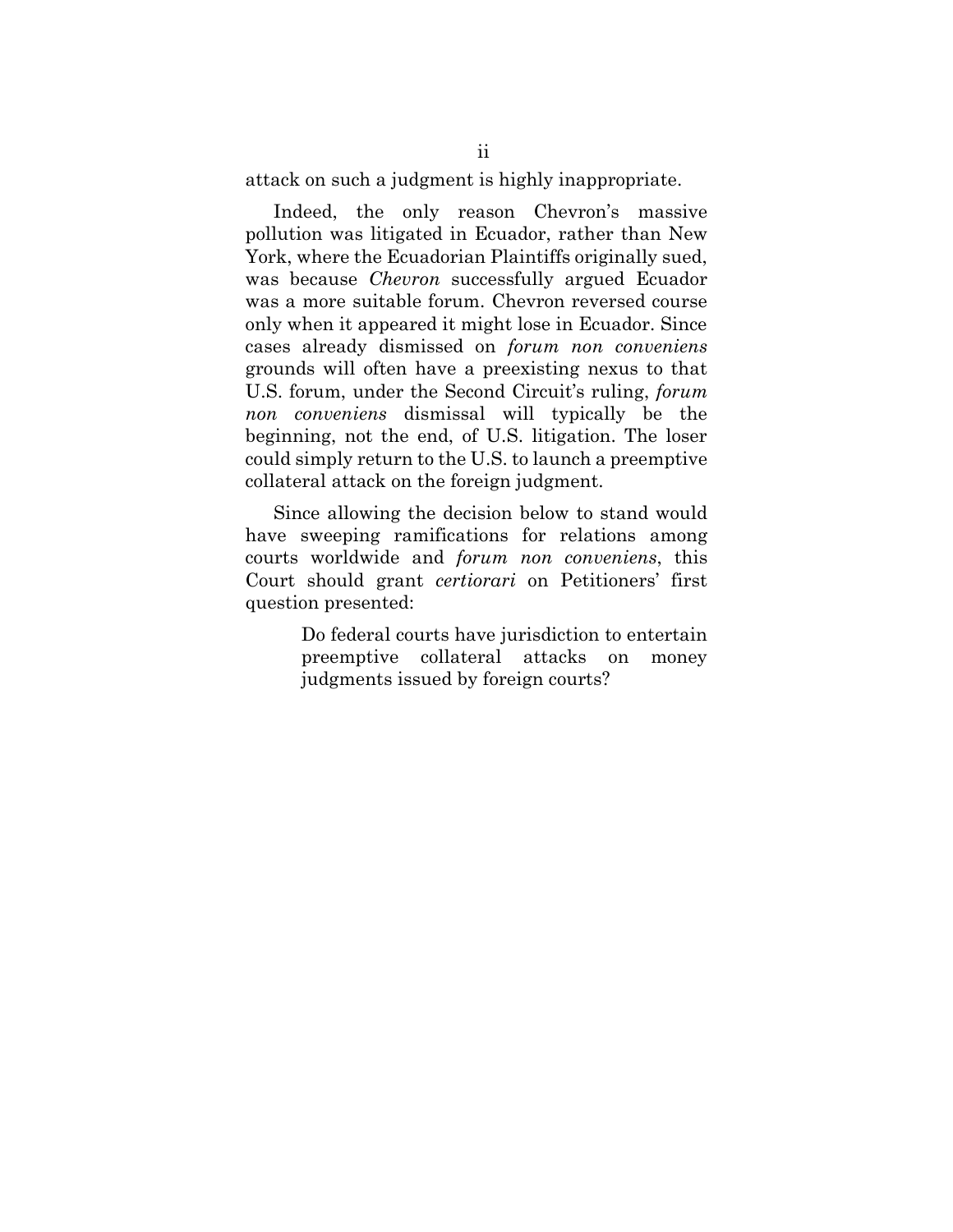## **TABLE OF CONTENTS**

|    |                                                                                                | IDENTITY AND INTEREST OF AMICI CURIAE  1                                                       |  |  |  |
|----|------------------------------------------------------------------------------------------------|------------------------------------------------------------------------------------------------|--|--|--|
|    |                                                                                                |                                                                                                |  |  |  |
|    |                                                                                                |                                                                                                |  |  |  |
| I. | After securing dismissal to Ecuador, Chevron<br>engaged in a pattern of questionable, corrupt, |                                                                                                |  |  |  |
|    |                                                                                                | A. Chevron engaged in political pressure and<br>unethical and fraudulent tactics to try to win |  |  |  |
|    | B. Chevron planned for a future challenge to a<br>judgment by attempting to corrupt the        |                                                                                                |  |  |  |
|    |                                                                                                | 1. Borja orchestrated a fake bribery scandal<br>which Chevron used to try to undermine         |  |  |  |
|    | 2.                                                                                             | Following the Nuñez recordings, Chevron<br>paid Borja millions of dollars  10                  |  |  |  |
|    | 3.                                                                                             | Chevron ensured that a judge it could<br>accuse of bribery was assigned to the                 |  |  |  |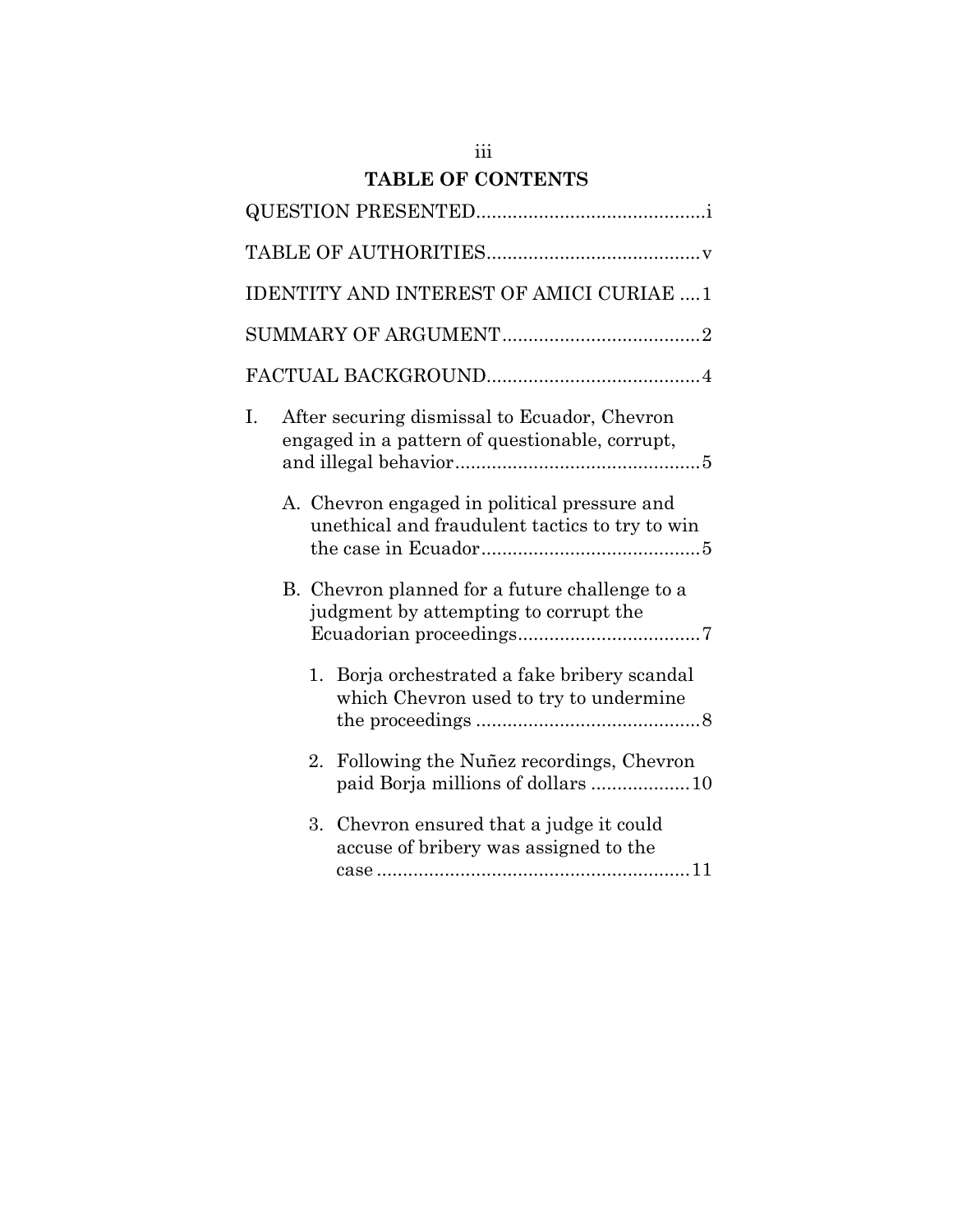| iv                                                                                                                                                                                                      |  |  |  |
|---------------------------------------------------------------------------------------------------------------------------------------------------------------------------------------------------------|--|--|--|
| Η.<br>Chevron's payments to its star witness<br>fundamentally corrupted the proceedings                                                                                                                 |  |  |  |
| A. Chevron's payments to its star witness make<br>it impossible to know the truth12                                                                                                                     |  |  |  |
| B. The District Court relied heavily on Guerra's<br>testimony despite its inconsistencies,<br>Guerra's history of corruption and his<br>lucrative witness salary from Chevron15                         |  |  |  |
| C. Since the District Court issued its opinion,<br>Guerra has admitted to lying on the stand<br>and the supposedly corroborating evidence<br>has been thoroughly refuted17                              |  |  |  |
|                                                                                                                                                                                                         |  |  |  |
| I.<br>Chevron's schemes in Ecuador and New York<br>highlight why courts do not entertain collateral                                                                                                     |  |  |  |
| П.<br>Permitting a preemptive collateral attack on a<br>foreign judgment makes no sense where the case<br>was originally filed in the United States and<br>dismissed on forum non conveniens grounds 23 |  |  |  |
|                                                                                                                                                                                                         |  |  |  |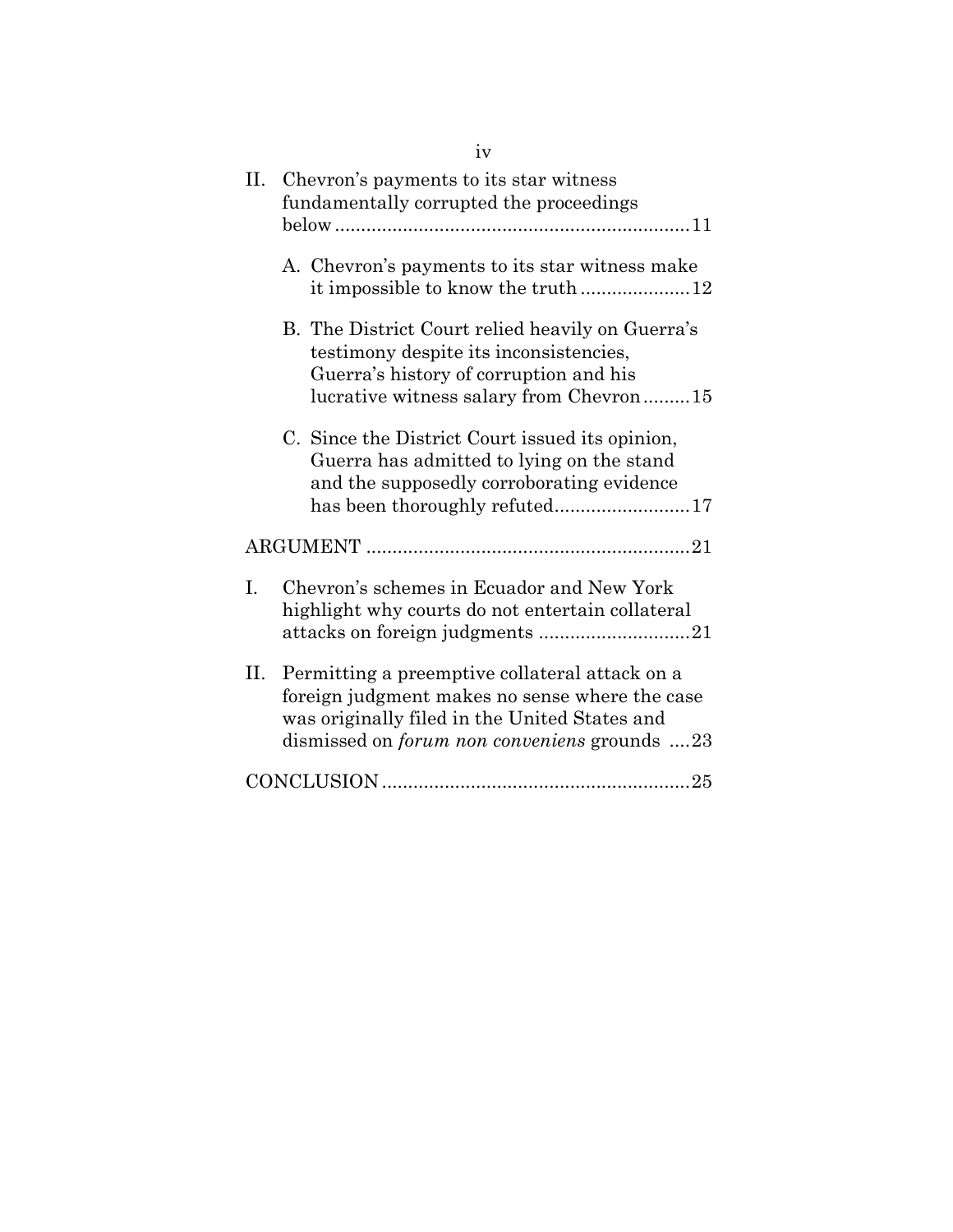## **TABLE OF AUTHORITIES**

# **Cases**

| Aguinda v. Texaco, Inc.,                      |
|-----------------------------------------------|
| Chevron Corp. v. Naranjo,                     |
| In re Union Carbide Corp. Gas Plant Disaster, |
| United States v. Bates,                       |
| <b>Statutes and Rules</b>                     |
|                                               |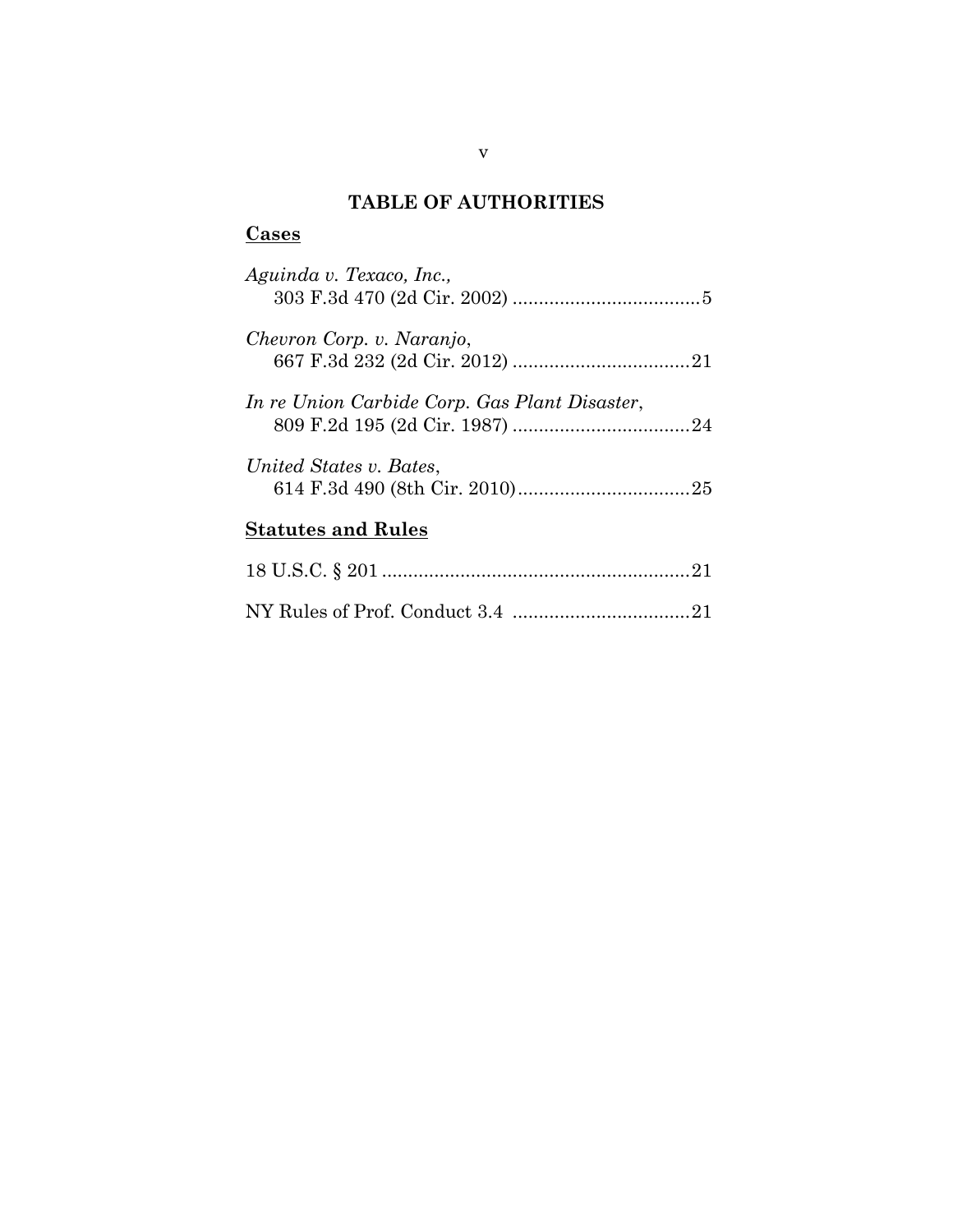#### **IDENTITY AND INTEREST OF** *AMICI CURIAE*

*Amici* Amazon Watch and Rainforest Action Network submit this brief in support of the Petition for Writ of Certiorari.1

**Amazon Watch** is a nonprofit organization focused on protecting the rights of indigenous peoples in the Amazon Basin. Amazon Watch supports the cause of the more than 30,000 indigenous people living in and around the "Oriente" region of Ecuador, where the operations of Chevron's predecessor, Texaco, caused one of the worst environmental disasters in history.

For over fifteen years, Amazon Watch has been involved in activism concerning the pollution in Ecuador, supporting the affected communities' efforts to obtain remediation, potable water, and funds for health care to address contamination-related illnesses.

**Rainforest Action Network (RAN)** is a nonprofit organization that campaigns for the forests, their inhabitants and the natural systems that sustain life through education, grassroots organizing, and non-violent direct action. RAN's work includes informing and educating people about environmental and social justice issues, including legal cases such as the lawsuit in Ecuador against Chevron and Chevron's obligation to compensate its victims in Ecuador. RAN has campaigned around the case to support the Ecuadorians who continue to suffer from

 $\overline{a}$ 

<sup>1</sup> No counsel for a party authored this brief in whole or in part, and no person other than *amici curiae* or their counsel made a monetary contribution to its preparation or submission. Counsel of record for all parties were provided at least 10 days' notice and consented to the filing of this brief.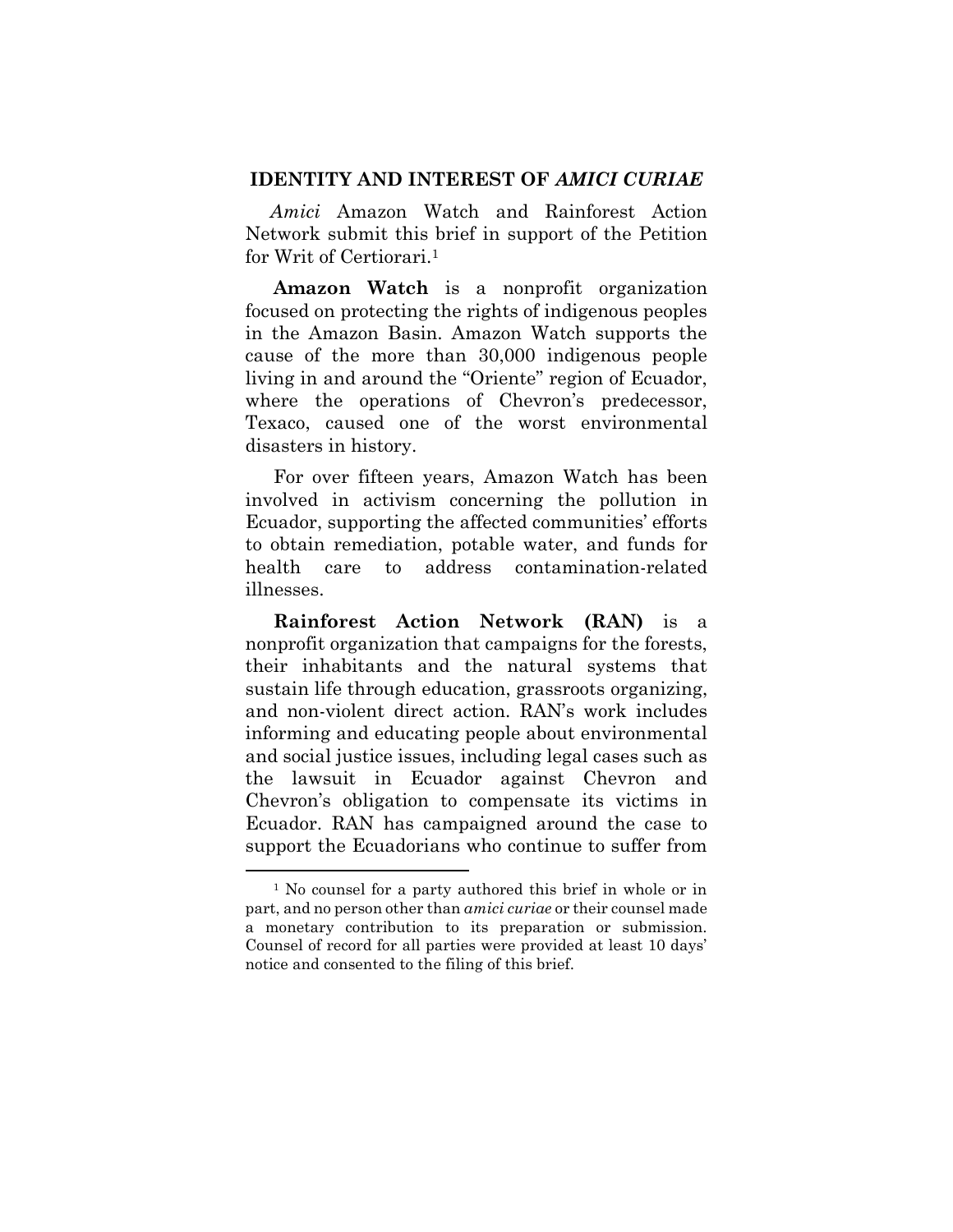the effects of ongoing pollution.

#### **SUMMARY OF ARGUMENT**

Allowing preemptive collateral attacks on a foreign money judgment is likely to result in numerous evidentiary errors, and may well result in interminable litigation. The facts here demonstrate both risks. The proper forum for a collateral attack on a judgment is the forum that issued the judgment. That is especially so where, as here, the complaining party chose that forum by way of a successful *forum non conveniens* challenge.

The facts here demonstrate the folly of attempting a definitive re-litigation of a foreign trial, rather than simply determining whether a judgment may be enforced. In that trial, Chevron's hands were anything but clean. After securing dismissal of the original litigation from New York, Chevron tampered with evidence of pollution, lied to the Ecuadorian court, paid millions of dollars to avoid damaging testimony, and sought to entrap a judge in a fabricated bribery scandal, creating the appearance of corruption in order to prevent enforcement if it lost in Ecuador.

And Chevron's tactics before the District Court below led that court to factual errors – indeed, we now know that some of the facts found by the District Court were simply wrong. Central to Chevron's case below was its claim that Petitioners had offered (but never paid) a bribe to the Ecuadorian judge to let them "ghostwrite" the judgment. Despite virtually limitless discovery, Chevron never produced a draft of the judgment, nor any communications by Petitioners evidencing a ghostwriting or bribery scheme. Instead Chevron relied on the testimony of Alberto Guerra, an admittedly corrupt former judge who came with a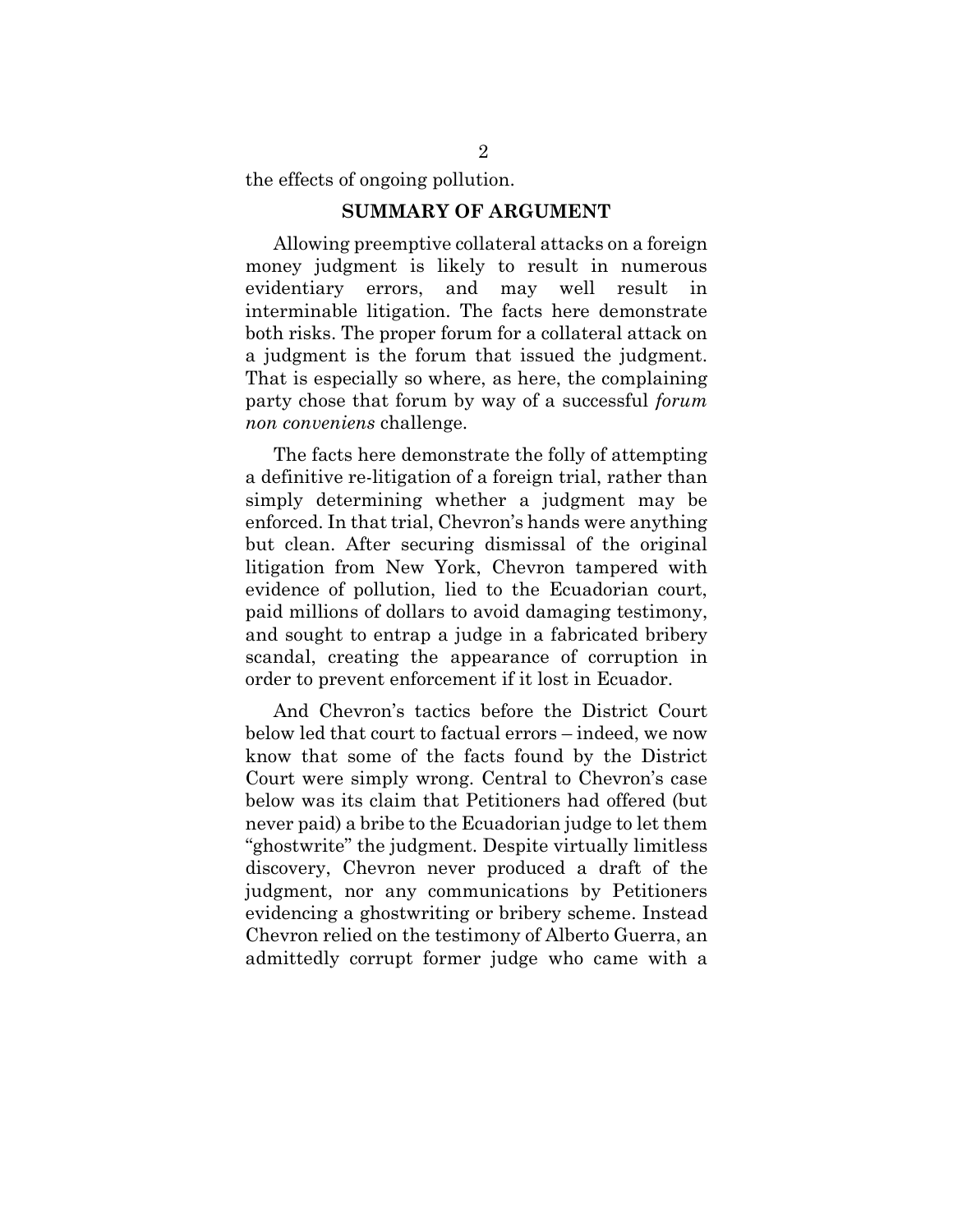multi-million-dollar price tag. The District Court relied heavily on Guerra's testimony, and it is the only evidence for numerous conclusions of fact. But Guerra subsequently admitted to lying on the stand during the RICO trial about central facets of his bribery and ghostwriting allegations. And much of the "corroborating evidence" that supposedly supported Guerra's self-interested testimony has been refuted in later, related proceedings.

Chevron's conduct below highlights the risk that one collateral attack will only beget another; that the loser in the collateral action will challenge *that* ruling in another forum. Chevron's misdeeds could easily give Petitioners a basis to attack the judgment below in a collateral proceeding in another country, leading to yet more judicial chaos.

Instead, collateral attacks on money judgments should be limited to the country that issued the judgment. Of course, U.S. courts can assess foreign litigation in determining whether to allow enforcement in the U.S., but they cannot arrogate to themselves the task of a definitive examination of a foreign trial.

This is all the more so here, where Chevron succeeded in moving the litigation to Ecuador via *forum non conveniens.* Chevron's request that a federal court oversee the Ecuadorian judiciary was a 180-degree reversal from its prior position that the case should be tried in Ecuador, *not* New York. *Forum non conveniens* dismissal usually ends a federal court's involvement. But the decision below encourages losing parties to return here and challenge the foreign judgment  $-$  indeed, it encourages any losing party, in litigation anywhere in the world, to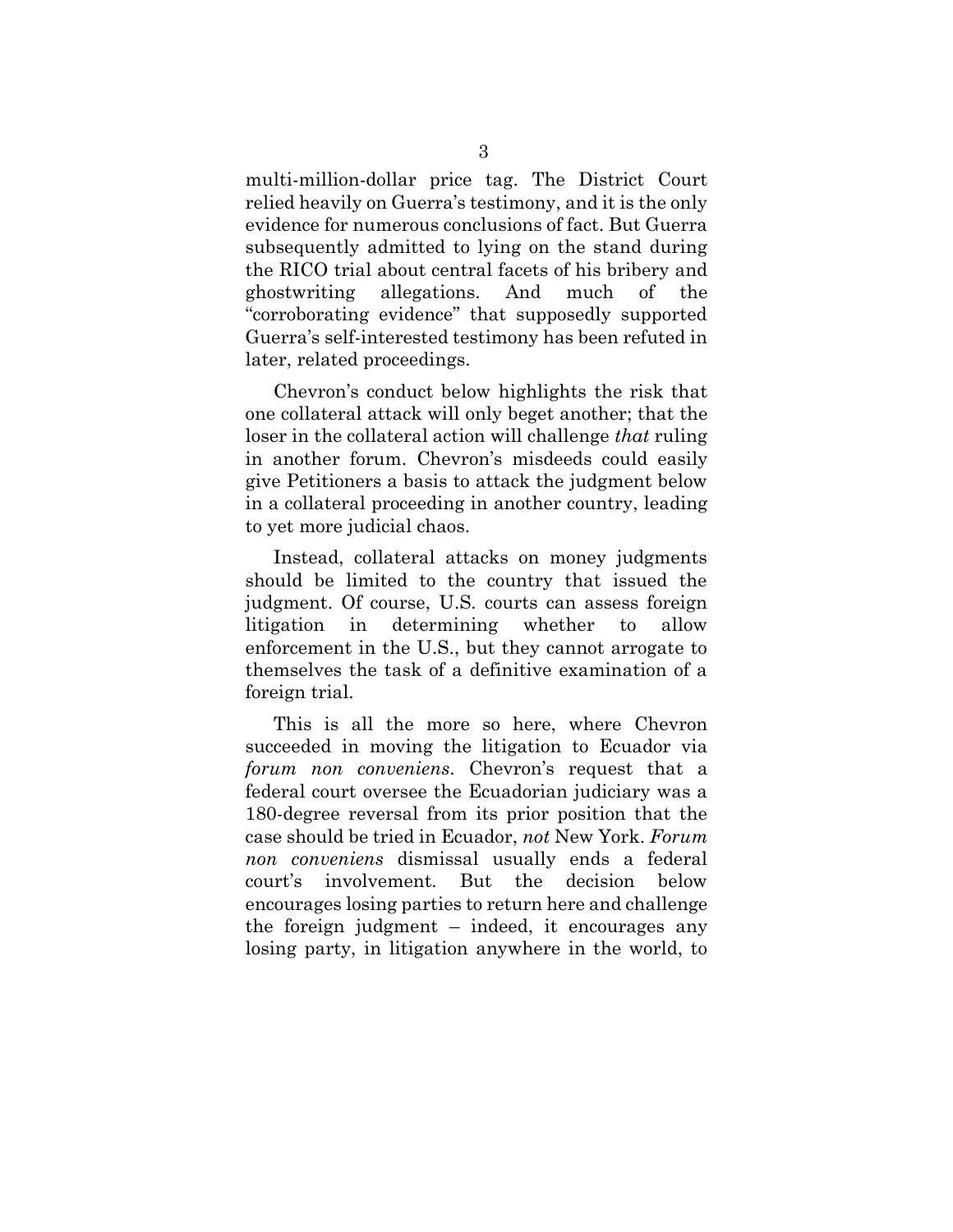seek a second look in a friendlier jurisdiction. That would undermine judicial efficiency, create perverse incentives and lead to litigation without end.

Making matters worse, the decision below only reexamined events in Ecuador to Chevron's benefit: it judged the judicial process in Ecuador, without bothering to determine whether, as the Ecuadorian court found, Chevron is actually responsible for the harms. Chevron never contested in this action that it dumped toxic oil drilling wastes into streams and unlined pits on a massive scale. Nor has it denied that the Ecuadorian plaintiffs have suffered terribly for Chevron's recklessness.

#### **FACTUAL BACKGROUND**

For more than three decades, Chevron (then Texaco) discharged billions of gallons of toxic drilling wastes into unlined pits  $-$  and rivers and streams  $-$  in a vast, previously pristine area of the Ecuadorian Amazon. Chevron has polluted local indigenous peoples' drinking water to this day. Chevron's neighbors originally sought redress in Texaco's home forum, New York, but the Court dismissed to Ecuador on *forum non conveniens* grounds. An Ecuadorian court eventually found Chevron liable, and that judgment was upheld on appeal. While that case was still being litigated, Chevron filed this action, but it did not, at trial, attempt to deny that it is responsible for massive pollution in Ecuador.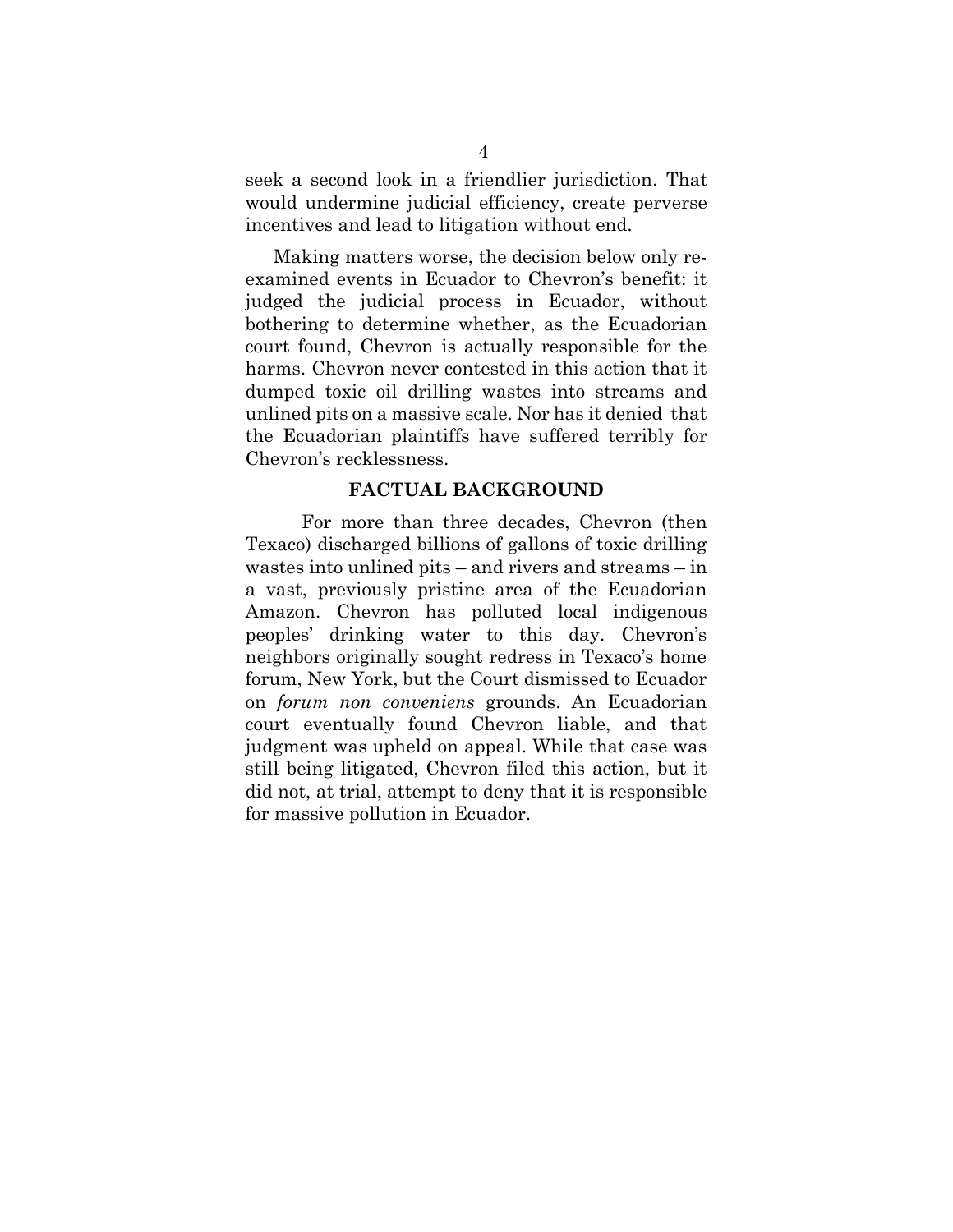#### **I. After securing dismissal to Ecuador, Chevron engaged in a pattern of corrupt and illegal behavior.**

## **A. Chevron engaged in political pressure and unethical and fraudulent tactics to try to win the case in Ecuador.**

After prevailing on *forum non conveniens*, *see Aguinda v. Texaco, Inc.*, 303 F.3d 470 (2d Cir. 2002), Chevron tried to steer the re-filed Ecuadorian litigation its way. Chevron met with the Attorney General of Ecuador, *see* CA2 App. A-422-23, and aggressively lobbied Ecuadorian presidents ´to use their authority to halt litigation."  $Id$ . A-2202 n.55 (quoting Ecuador·s Ambassador); *id*. A-2201-204. Chevron even lobbied the U.S. government to threaten to revoke trade benefits to pressure the Ecuadorian government to make the case disappear. *See, e.g.,* Kenneth P. Vogel, *Chevron's lobby campaign backfires,* Politico, (Nov. 11, 2009), http://www.politico.com/story/2009/11/chevronslobby-campaign-backfires-029560.

Chevron also engaged in corrupt litigation tactics, including an extensive campaign to skew the scientific sampling. Chevron set up front companies to analyze samples that were supposed to look like independent labs. CA2 App. A-1585-86, A-1588-90. Before site inspections where the judge would supervise the collection of samples by the parties' experts, Chevron secretly conducted pre-inspection tests to determine how to hide contamination. *See, e.g.,* CA2 Dkt. 150 at 12-13. Chevron used its relationships with the military to create a non-existent security threat to get the court to cancel inspections of sites it knew to be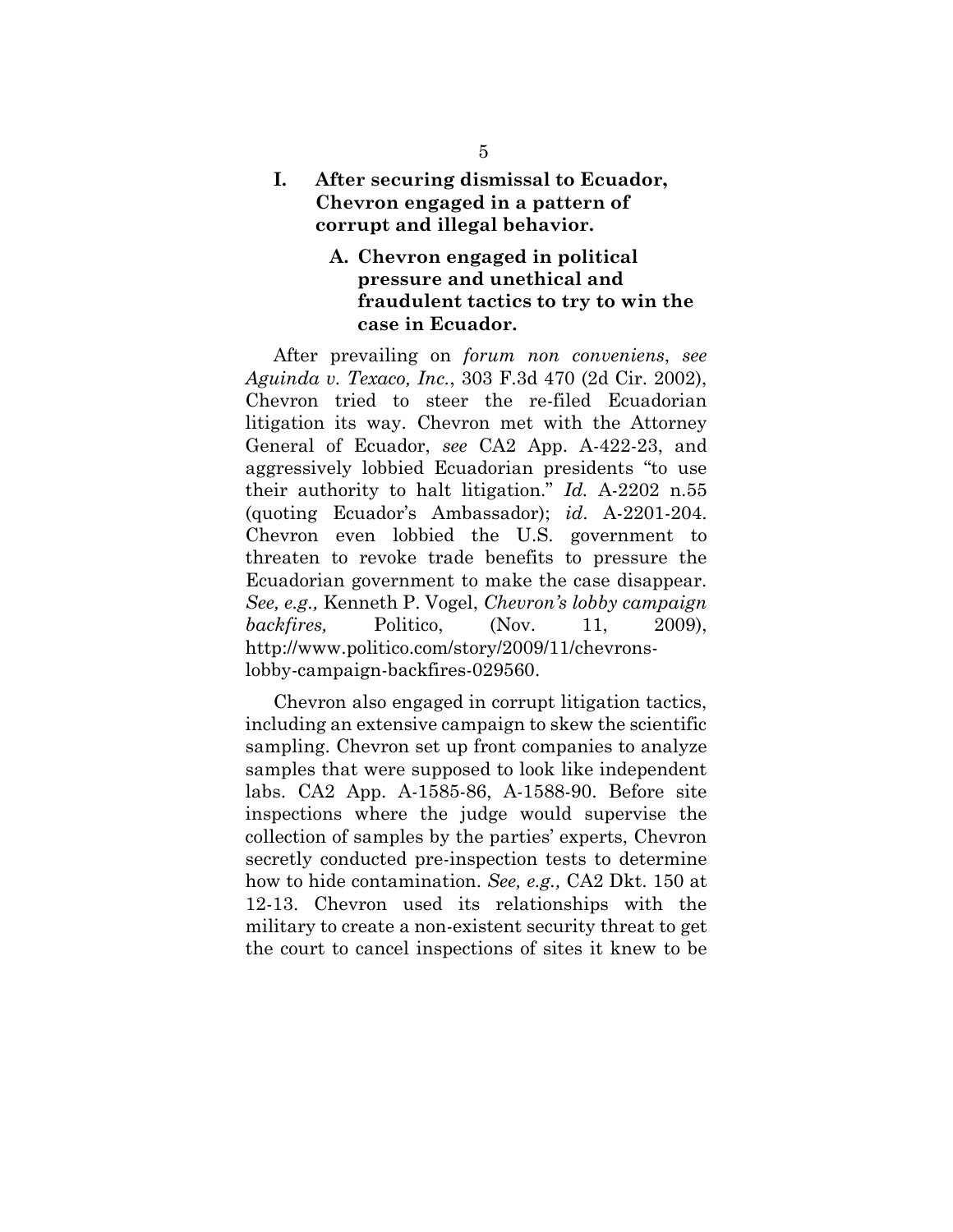contaminated. CA2 App. A-1091-93; *id.* A-1093 (´the Court ... was in fact misled by Chevron Corporation's attorney . . . to suspend a judicial proceeding based on false information"). Chevron repeatedly used delay, disruption, and intimidation tactics in the court proceedings. *See, e.g., id.* A-3212-18.

One key actor was Diego Borja, who worked as a Chevron contractor, CA2 App. A-3265, and was listed on Chevron's "Litigation Team" organizational chart as a "sample manager." *Id.* A-3154; CA2 Dkt. 150 at 17. Borja himself said "my signature is on all the evidentiary documents," CA2 App. A-1576; he "even contracted for the house where they were going to do the analysis," and had been involved "[s]ince 2004." *Id.* A-1600.

Borja was later recorded saying he had evidence of Chevron's illegal conduct in Ecuador, "things that can make the [Ecuadorian Plaintiffs] win this just like that," "conclusive evidence, photos of how they [Chevron] managed things internally"; Borja said he could make Chevron lose "right away." *Id.* A-1572-73. He said he had "proof" that the supposedly independent laboratories where Chevron sent samples to be analyzed "were more than connected, they belonged to them."  $Id.$  A-1585-86. And he explained how he set up four companies for Chevron ´[s]o that things could be managed in an independent way." *Id.* A-1588. According to Borja, if the judge found out how Chevron "cooked things," the judge would "close them down." *Id.* A-1590.

The evidence alluded to by Borja never surfaced, but the court still repeatedly sanctioned Chevron's lawyers for its obstructive behavior. *Id.* A-3217-18; *id.* A-467 ("Chevron was ordered to pay court costs for its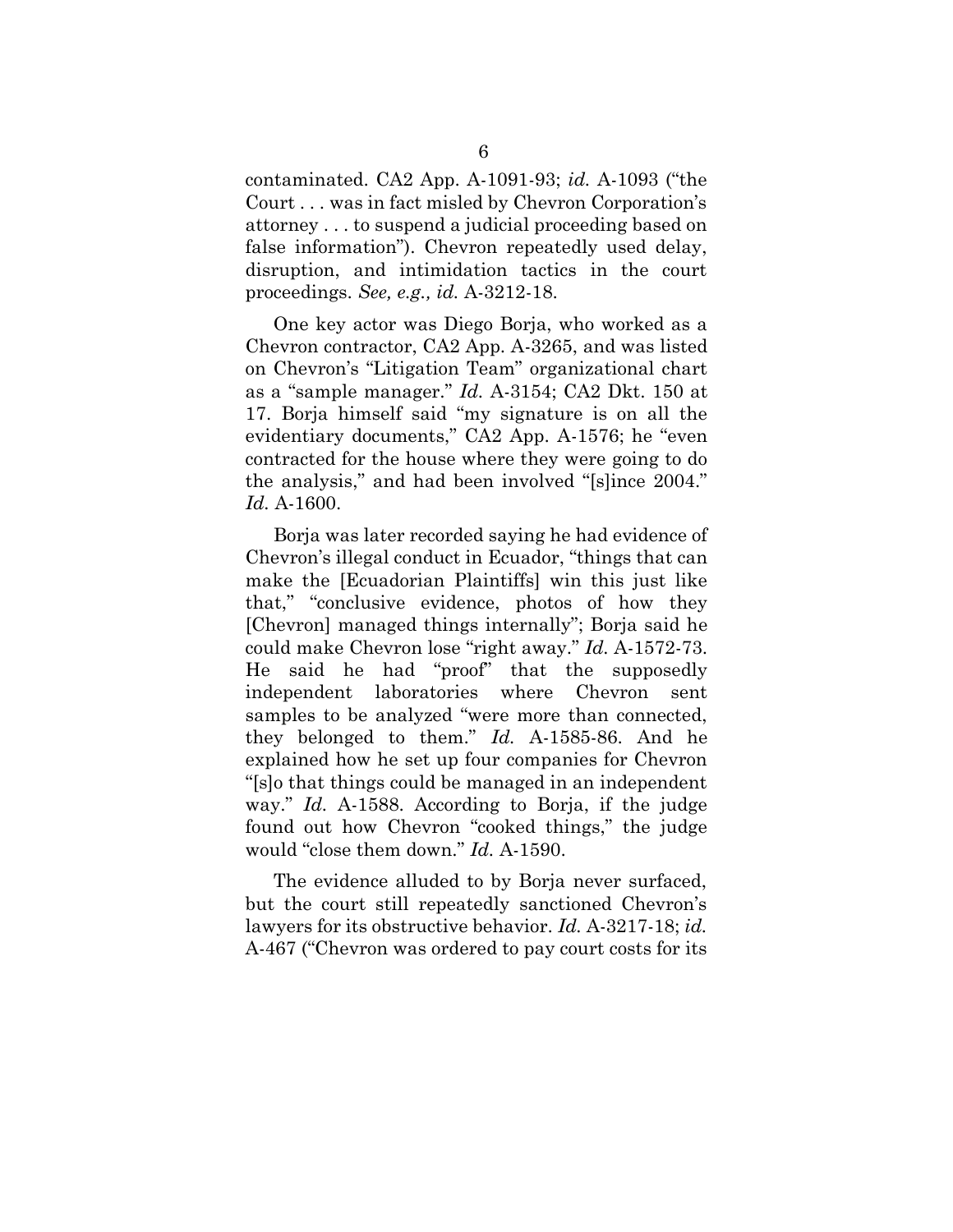manifest, notorious and evident bad faith"). The Ecuadorian appellate court described Chevron's ´overtl\ aggressive and hostile attitudeµ in the proceedings, and said its "conduct in the case, rarely seen in the annals of history of the administration of Justice in Ecuador, was abusive to the point that, should this Division overlook such attitude . . . it would be an example setting a disastrous precedent for other litigants." *Id.* A-467.

## **B. Chevron planned for a future challenge to a judgment by attempting to corrupt the Ecuadorian proceedings.**

When Chevron's own manipulated testing showed Chevron's responsibility for contamination, *see* CA2 Dkt. 150 at 20, and with neither the Government of Ecuador nor the court willing to bend to its will, Chevron changed tactics. It corrupted the appearance of the judicial process, so it could later claim any adverse judgment was unenforceable.

In October  $2008$  – before any evidence of any alleged misconduct was discovered  $-$  Chevron's public relations consultant detailed this strategy in a memo: key "message themes" should include "Government by Extortion in Ecuador," "Collusion between the government and the plaintiffs," "judges . . . dependent upon [President] Correa for their livelihoods and lives," and "justice as thin as the air in the Andes." Memo from Sam Singer to Chevron spokesperson Kent Robertson (Oct. 14, 2008), at 2, http://chevrontoxico.com/assets/docs/2008-10-14 singer-memo.pdf. The memo further detailed the need for ´attacks against the plaintiffs focusing on their motives," messaging the patently false claim that "the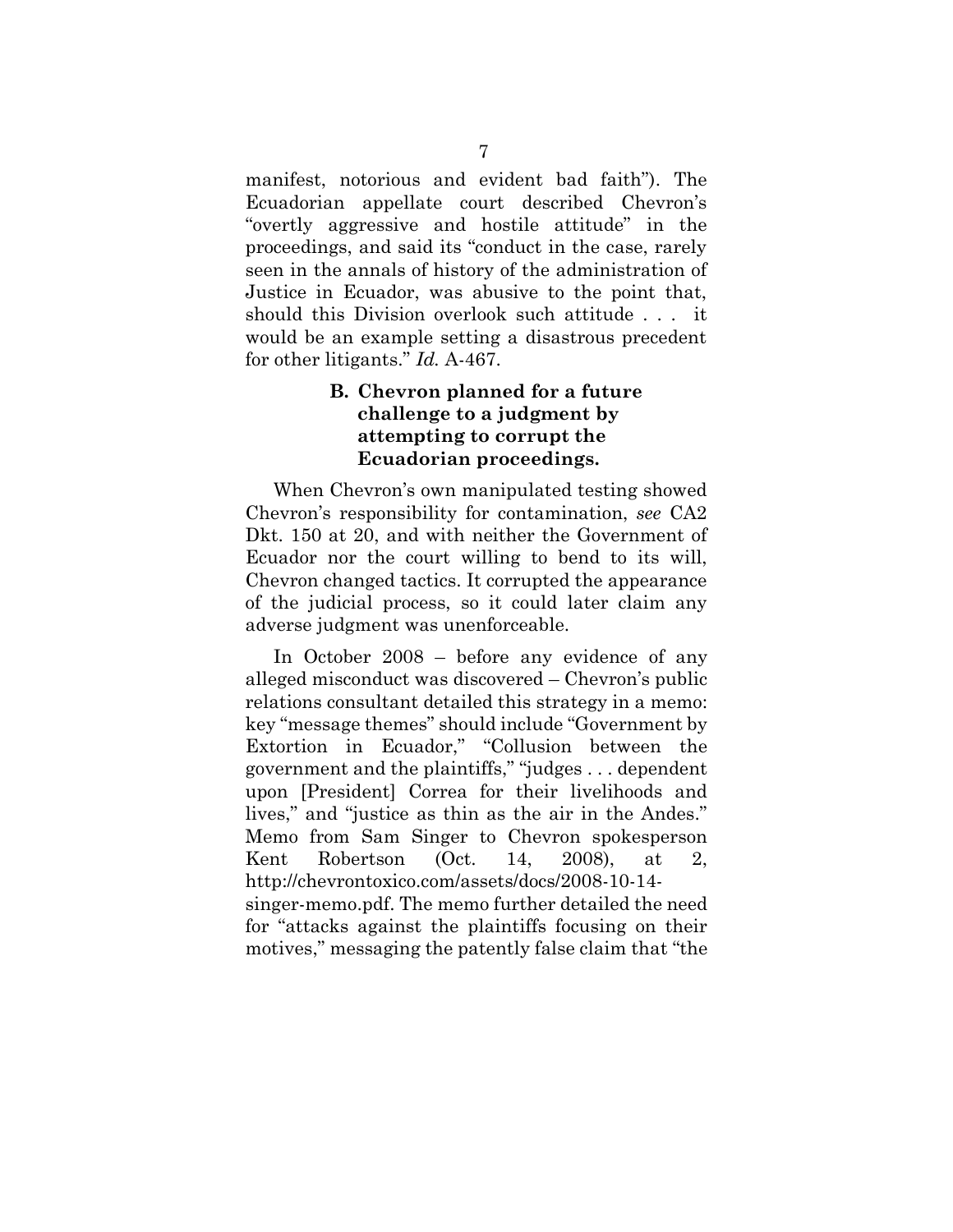case was thrown out in America for fakery and deceit," and vilifying Donziger, the "American attorney" ´pulling the strings of an emerging banana republic in Ecuador." *Id.* Chevron then implemented this strategy.

## **1. Borja orchestrated a fake bribery scandal which Chevron used to try to undermine the proceedings.**

In the spring of 2009, Diego Borja and convicted drug trafficker Wayne Hansen posed as businessmen and secretly  $-$  and illegally  $-$  taped a meeting with an Ecuadorian businessman and two meetings with Judge Nuñez, then presiding over the Ecuadorian case. They asked Nuñez whether he would rule against Chevron; the judge refused to discuss the matter. *See, e.g.,* CA2 App. A-3265-68. Borja traveled to San Francisco to deliver the three recordings to Chevron's U.S. counsel, then promptly flew back to Ecuador for another secretly recorded meeting with the businessman. *See id.* A-3154-55; *id.* A-3266. At that meeting, Borja and Hansen discussed a bribe, but Nuñez was not there, and nothing suggests that he ever contemplated accepting a bribe. *Id.* A-3266-67. Borja admitted "there was never a bribe." *Id.* A-3268.

Although the tapes showed no bribery involving the judge, as Borja explained, "you don't only win with evidence, but with media." CA2 App. A-1582. Chevron used the tapes in a major public relations campaign claiming that they revealed "a \$3 million bribery scheme implicating the judge" presiding over its case. Chevron Corp., *Press Release: Videos Reveal Serious Judicial Misconduct and Political Influence in Ecuador Lawsuit* (Aug. 31, 2009),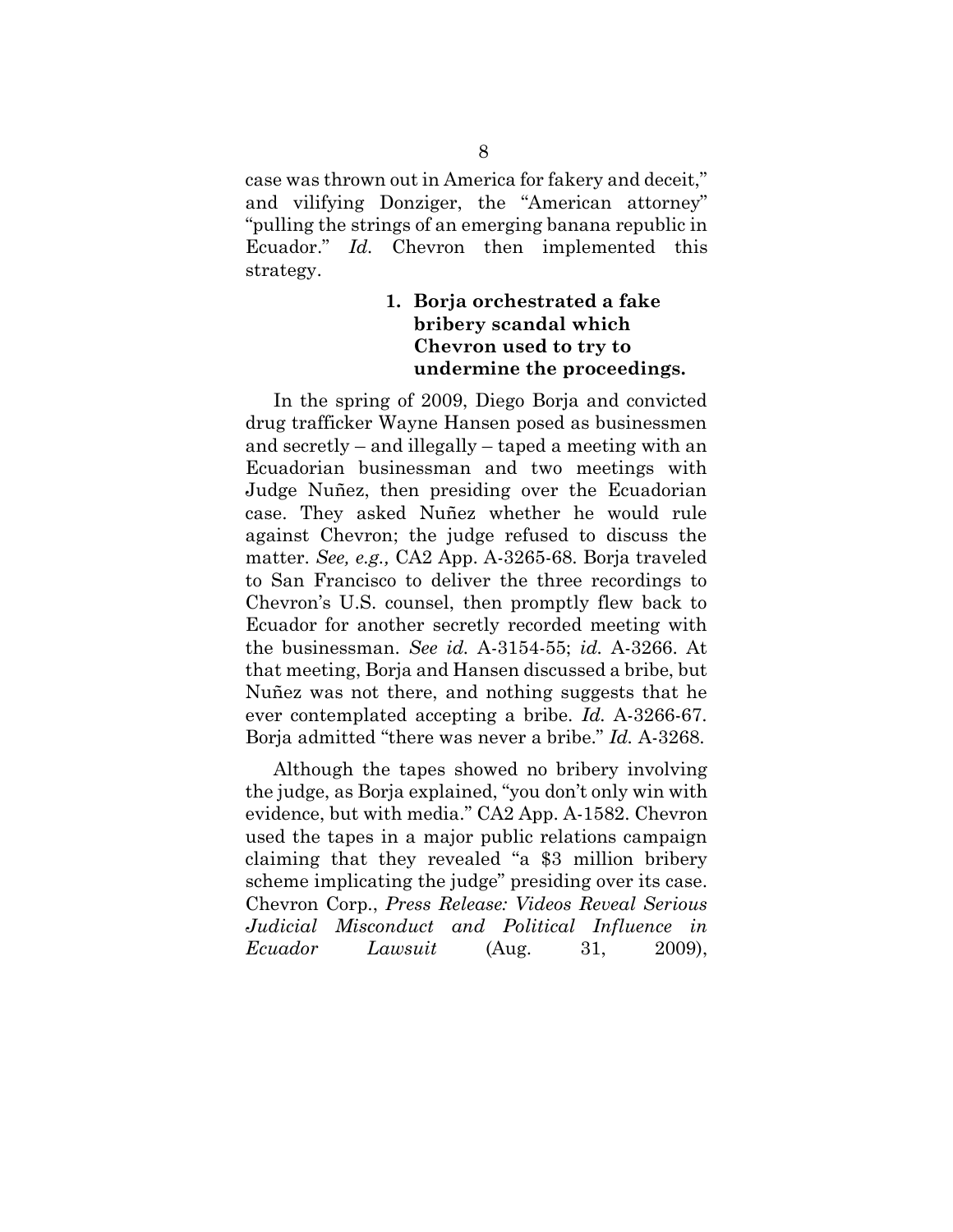https://www.chevron.com/stories/videos-revealserious-judicial-misconductand-political-influenceinecuador-lawsuit.

Borja later explained that the purpose of the Nuñez incident was "to void all the judge's rulings," CA2 App. A-1581, which was also reflected in Chevron·s press releases. *See* Chevron Corp., *Press Release: Chevron Seeks Annulment of Rulings by Ecuadorian Judge* (Sept. 11, 2009), https://www.chevron.com/stories/chevron-seeksannulmentof-rulingsby-ecuadorian-judge (if Judge Nuñez's rulings stand, "Chevron would be denied the right to impartial justice and due process".

Despite Borja·s work for Chevron, *see, e.g.,* CA2 App. A-3154, and delivery of the tapes directly to Chevron·s counsel, Chevron claimed that the recordings were made "without Chevron's knowledge.µ Chevron Corp.*, Press Release: Videos Reveal Serious Judicial Misconduct*. Chevron also lied to the Ecuadorian court, claiming that Borja's work for Chevron "had already concluded" by the time of the recordings and his "functions had nothing to do with the sampling process." CA2 App. A-3154 (quoting July 13, 2010 Chevron filing).

Chevron's effort to throw out Judge Nuñez's rulings failed. Nonetheless, despite the lack of evidence of his wrongdoing, Nuñez recused himself to avoid the appearance of impropriety. *Id.* A-3218.

Three weeks later, Chevron used the Nuñez incident as part of the basis of its international arbitration claim against Ecuador, alleging the judicial proceedings violated the Ecuador-United States Bilateral Investment Treaty (BIT). *Chevron Corp. v. Republic of Ecuador, Claimant's Notice of*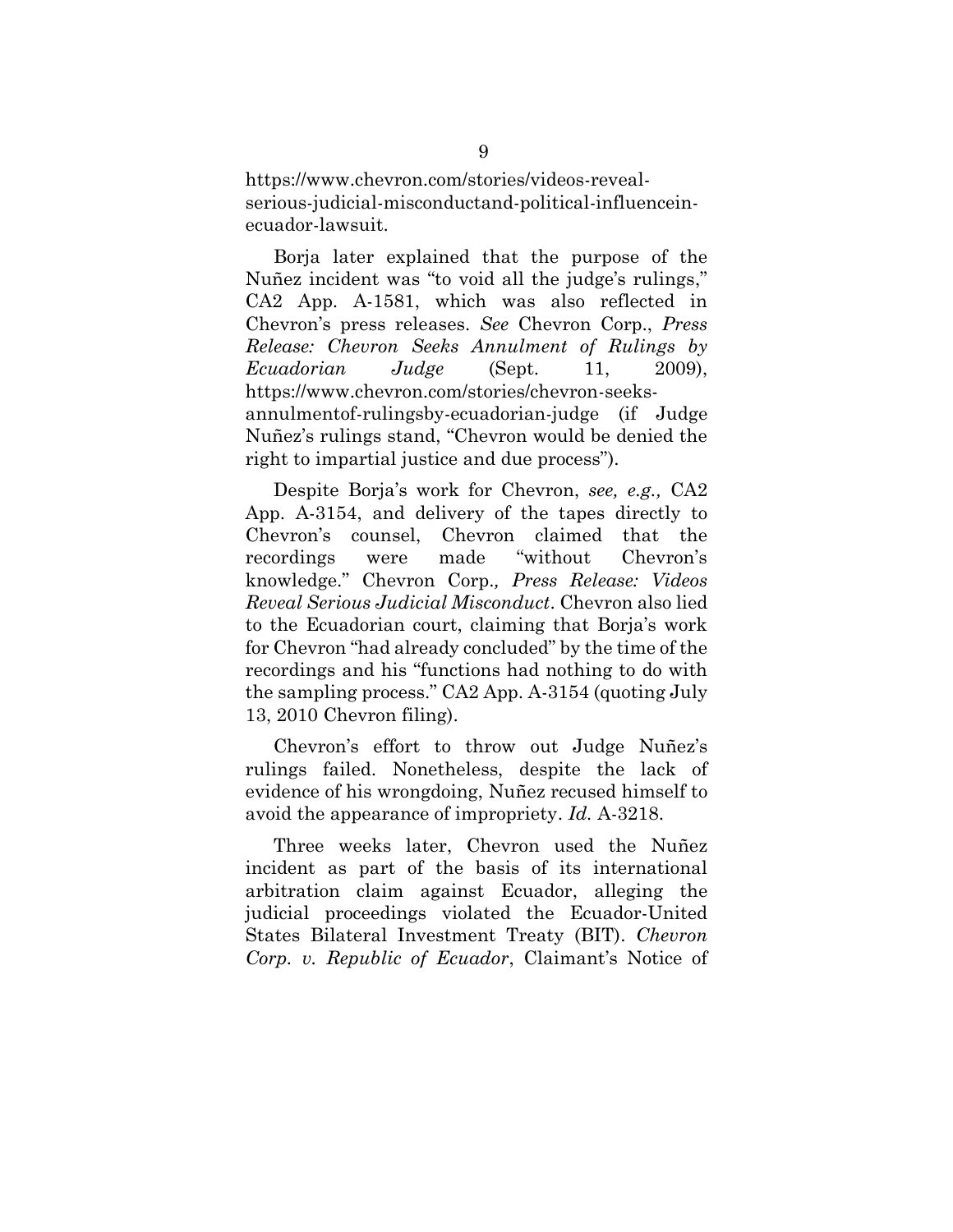Arbitration, at 12 (Sept. 23, 2009), *available at* https://www.chevron.com/documents/pdf/ecuador/Not iceOfArbitration.pdf. Chevron claimed that Judge Nuñez had ´revealed his bias and pre-judgment of the case," accused the government of "collu[ding]" with the plaintiffs' lawyers, and asserted "Ecuador's judicial system is incapable of functioning independently of political influence." Chevron Corp., *Press Release: Chevron files international arbitration against the Government of Ecuador over violations of the United States-Ecuador Bilateral Investment Treaty* (Sept. 23, 2009), https://www.chevron.com/stories/chevron-filesinternational-arbitration-againstthe-governmentofecuador-over-violationsofthe-united-states-ecuadorbilateral-investment-treaty.

#### **2. Following the Nuñez recordings, Chevron paid Borja millions of dollars.**

After Borja's dirty tricks, Chevron ensured that he was sufficiently well compensated so that he would not turn on the company. Chevron has paid Borja *more than \$2 million* in benefits. *See* CA2 App. A-3155  $(including $5,000-$10,000 as a monthly "stipend," his"$ U.S. taxes, housing expenses, and a car, among other benefits); Pet. App. 657a ("Chevron paid for Borja's and his wife's living expenses for at least two years."). And Chevron provided Borja a fully furnished home, with a pool, on a golf course, in California. CA2 App. A-1591-93.

This plan worked: Borja told a friend months later, from his new home, "I haven't talked to anyone, they have me all cloistered away." *Id.* A-1591. Borja later signed declarations disavowing his earlier recorded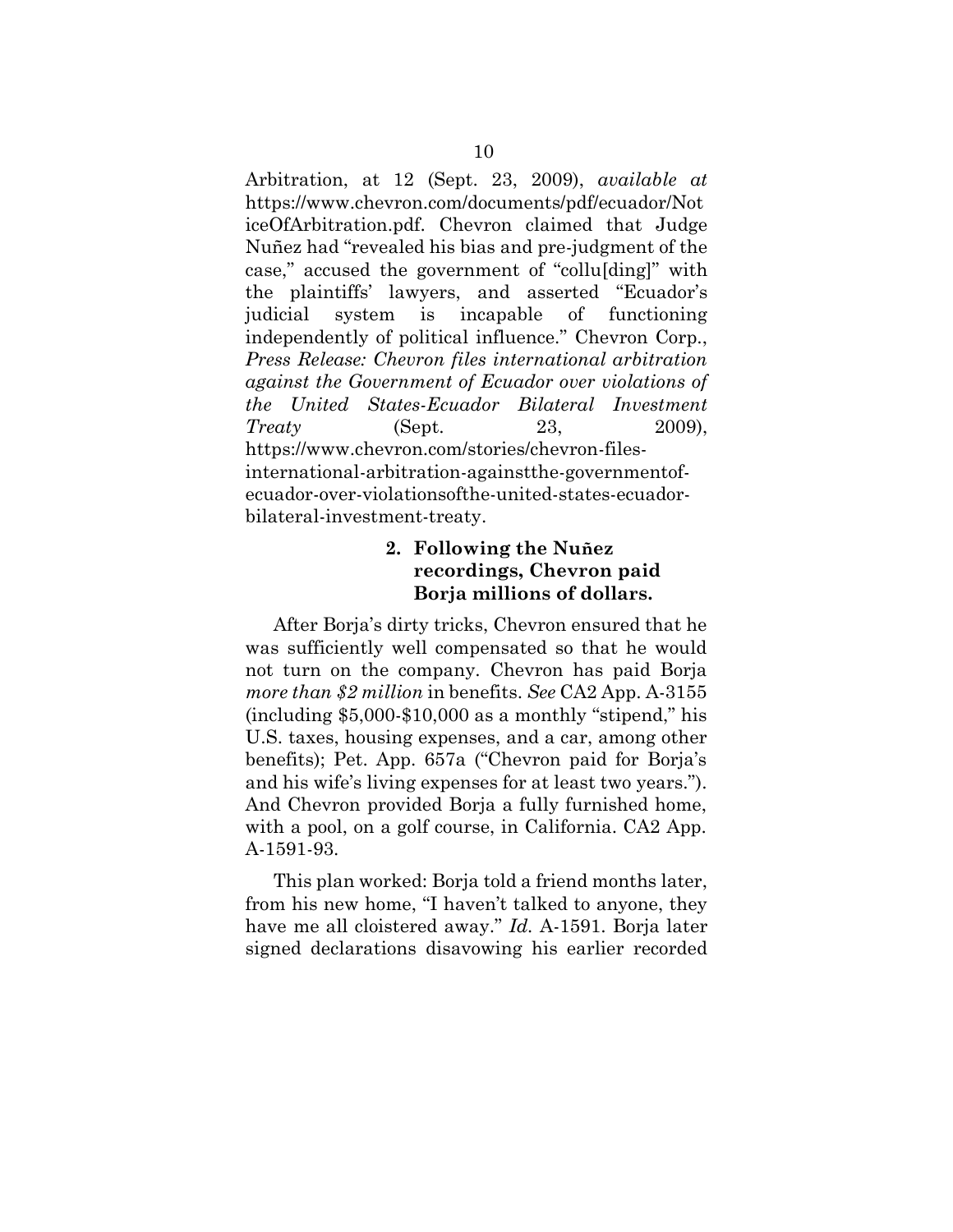statements where he said he had evidence damaging to Chevron. *See* CA2 Dkt. 150 at 19.

#### **3. Chevron ensured that a judge it could accuse of bribery was assigned to the case.**

Following Judge Nuñez's recusal, Judge Nicolas Zambrano took over the case. In the fall of 2009, former Judge Alberto Guerra approached Chevron, purportedly on behalf of Zambrano, with an offer to "fix" the case in the company's favor. CA2 App. A-1865; Pet. App. 407a. Guerra had been assigned to the case at an earlier stage. At the time, Chevron did not report Guerra's alleged offer to the authorities. Instead, when a different judge was assigned to the case in 2010, Chevron successfully orchestrated his recusal, resulting in Judge Zambrano returning to the case. Pet. App. 185a-186a; CA2 Dkt. 353-2 at 96-97. Instead of reporting an alleged bribery offer, Chevron made sure that the judge allegedly involved presided over its case.

## **II.** Cheyron's payments to its star witness **fundamentally corrupted the proceedings below.**

Chevron filed its preemptive collateral attack in New York before the court in Ecuador had even issued its judgment. The testimony of Guerra  $-$  Chevron's  $key$  witness – was the only direct evidence that the Ecuadorian plaintiffs' lawyers had offered Judge Zambrano a bribe. As with Borja, however, Chevron invested millions of dollars in Guerra to ensure that his testimony was favorable. And it was. But Guerra himself subsequently confirmed that he lied.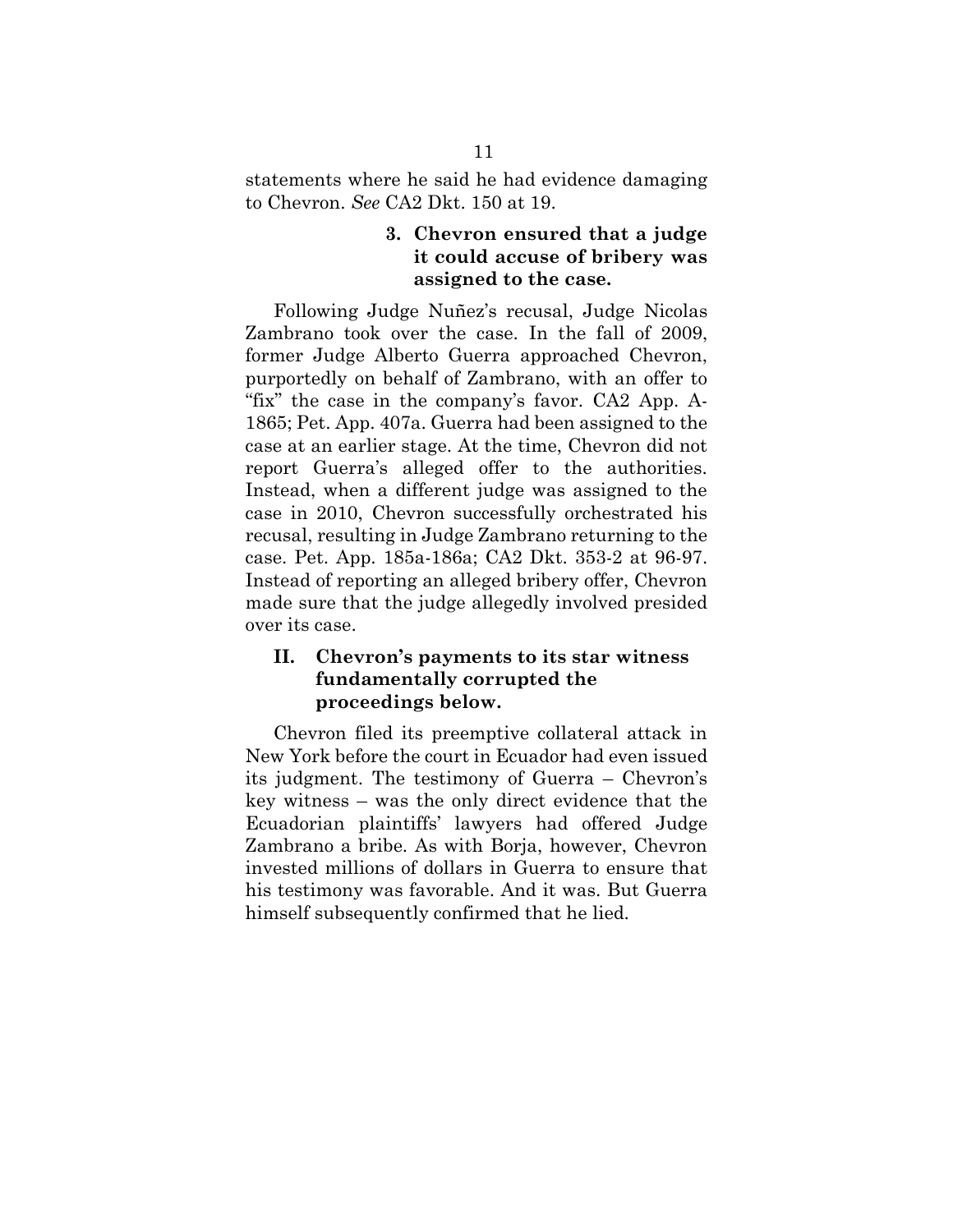#### A. **Chevron**'s payments to its star **witness make it impossible to know the truth.**

Guerra approached Chevron again in April 2012, after the Ecuadorian court had issued the judgment, to try to make another deal. This time he succeeded. Guerra, who knew about Borja's handsome compensation, CA2 Dkt. 461-2 at 34, was looking ´to negotiate a large payment," Pet. App. 424a, and he did.

In July 2012, Chevron sent Andres Rivero, one of its U.S. lawyers, and a private investigator to Ecuador  $-$  with \$18,000 in a suitcase  $-$  to meet with Guerra. *See* CA2 App. A-2771, A-2804. The cash was supposedly to buy Guerra's computer; Chevron hoped to find a draft of the final judgment, which Guerra claimed he had written. *See id.* A-2764. Recordings of the meeting show Rivero, the investigator, and Guerra negotiating a payment:

> INV #5: You, let's say, tell us how much, how much.

GUERRA: Well, how much are you willing?

«

RIVERO: I'm an attorney, so then... How... for me it's, uh... I don't mind setting, uh, a, a starting figure right? Starting. Understand? Or, [INV #5] what do you think?

INV #5: Yes, Yes. We have twenty thousand dollars in the...

RIVERO: In hand.

INV #5: In hand, right?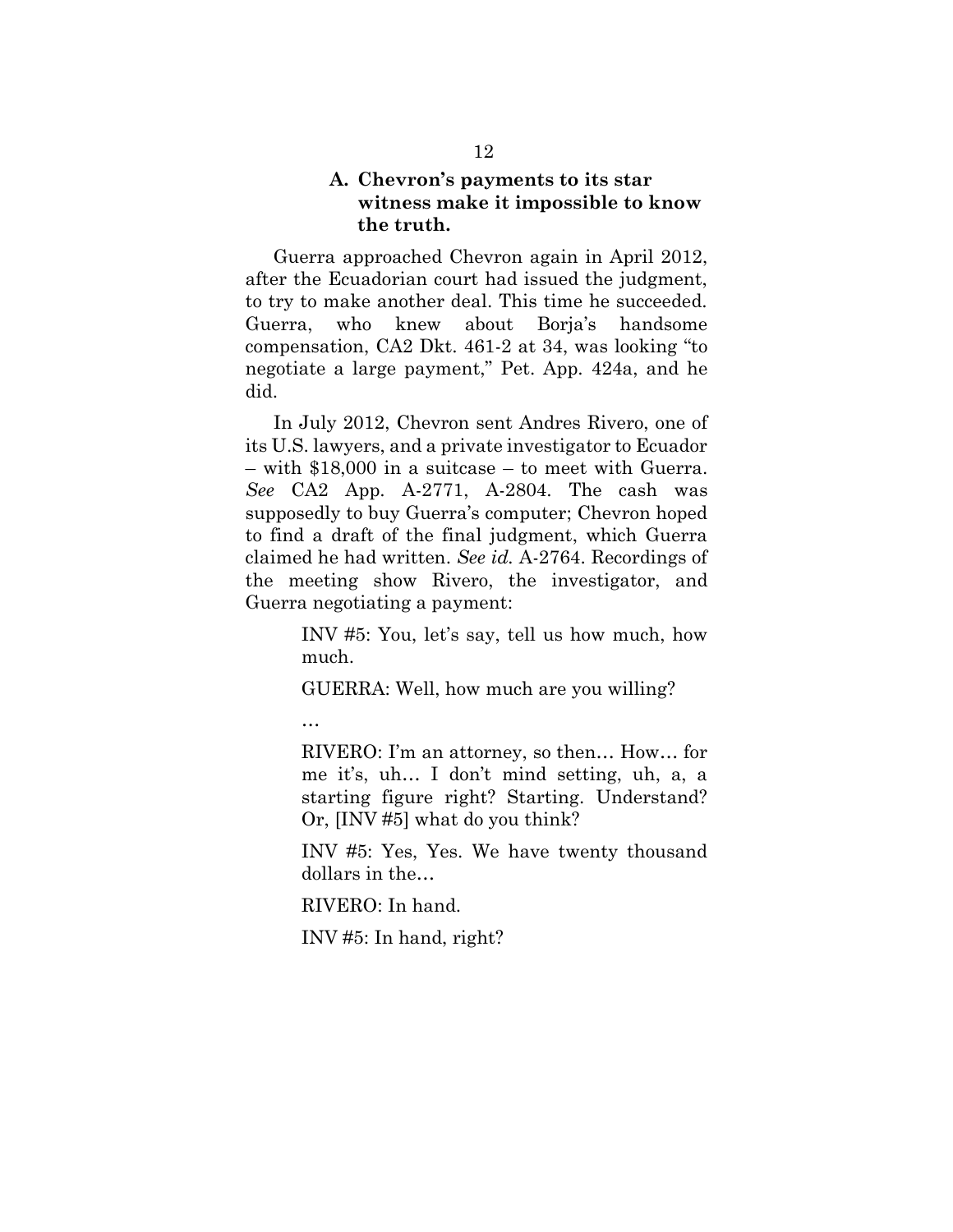#### GUERRA: Couldn't you add a few zeroes?

*Id*. A-2768-69. This money was an incentive to Guerra  $-$  a witness  $-$  and not the replacement cost of his computer; in fact, Chevron gave Guerra a new computer, in addition to \$18,000 in cash, in exchange for his old computer, his personal "day planners," USB drives, and permission to access his emails. *Id.* A-1300. Indeed, by the time it paid Guerra, Chevron's agents had already searched the computer, and were "unable to find the main document"; "Had we been able to find it, we would have been able to offer you a larger amount." CA2 Dkt. 461-2 at 738.

Chevron knew Guerra was unemployed and had no savings. *Id.* A-2737; *id.* A-3002. Rivero made it clear that if Guerra could deliver more, and if he could convince Zambrano to work with Chevron, Chevron would pay Guerra more money. *Id.* A-2786 ("you get yours when a deal is reached with Zambrano, a part of it . . . . The idea is that you get a, some part of the value of that, because we didn't get to Nicolas Zambrano except through you.".

In November 2012, Chevron paid Guerra another \$20,000 in exchange for "bank records, credit card records, and shipping records" provided as "contemporaneous corroboration" of the information he told Chevron. *Id.* A-1301.

Though Chevron, through Guerra, offered Zambrano ´a minimum of \$1 million or whatever he wanted" to cooperate with Chevron, Zambrano refused. Pet. App. 433a. As Guerra was unable to deliver on a draft judgment, *see* CA2 App. A-2814, 2817-19, and unable to deliver Zambrano, the story evolved and hinged more on Guerra's testimony itself. *See, e.g.,* CA2 Dkt. 150 at 55-56. Chevron flew Guerra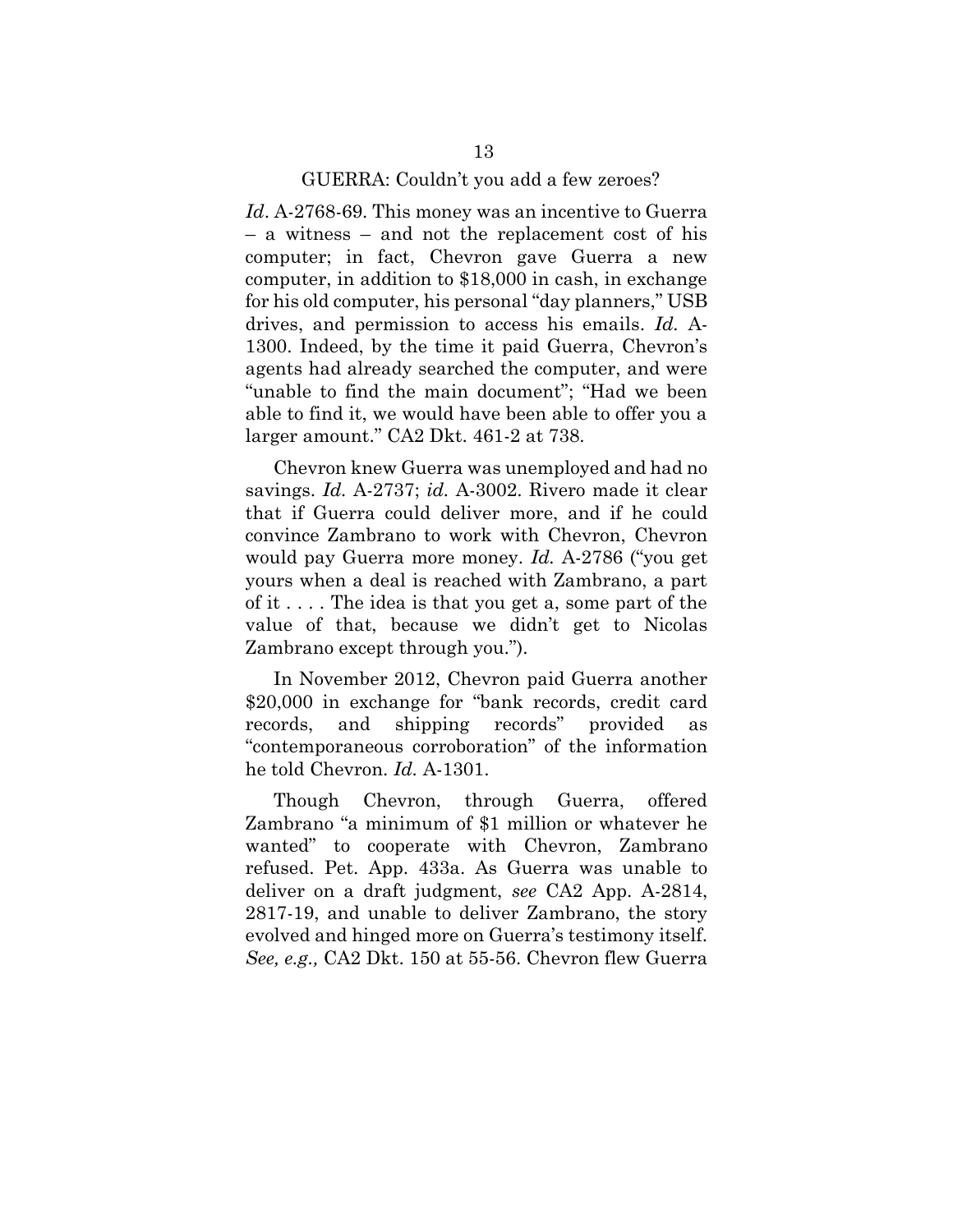to Chicago and spent four days "negotiat [ing]" the perks he would receive in exchange for testifying. *See, e.g.,* CA2 App. A-3031; *id*. A-3058-59. During those negotiations, Guerra  $-$  who by that point had been unemployed for months  $-$  signed a declaration for Chevron. *Id.* A-3043.

In January 2013, Chevron and Guerra signed a contract detailing the benefits Chevron would provide to Guerra and his family in exchange for Guerra testifying. The benefits were guaranteed for two years, with an option of renewal. *Id.* A-1303. In exchange, Guerra had to "make himself available to testify . . . in any aspect (pre-trial, trial or post-trial) of the Chevron SDNY Case[,]" and to "meet with, be interviewed by, and make himself available to Chevron Representatives and to testify . . . at the request of Chevron in any . . . proceedings related to or concerning the Lago Agrio litigation." *Id.* A-1302. The benefits Chevron agreed to pay Guerra were "compensation" and were separate from and "in addition" to "travel and other expenses" associated with testifying. *Id.* A-1303.

At least twice, Chevron surprised Guerra with promises or payments of even more money, just before he testified. In May 2013, on the day before he was to be deposed, Chevron told Guerra he would receive an additional \$10,000, money he did not even ask for. *Id*. A-3065-66. Guerra did not receive the payment right away. Instead, Chevron paid him the \$10,000 in October 2013, shortly before his trial testimony. *See* id. A-771-72. Again, according to Guerra, "the payment of  $$10,000$  from Chevron was unexpected." CA2 Dkt. 461-2 at 42. Chevron gave a similar incentive just before Guerra's testimony in the arbitration proceedings, renewing its compensation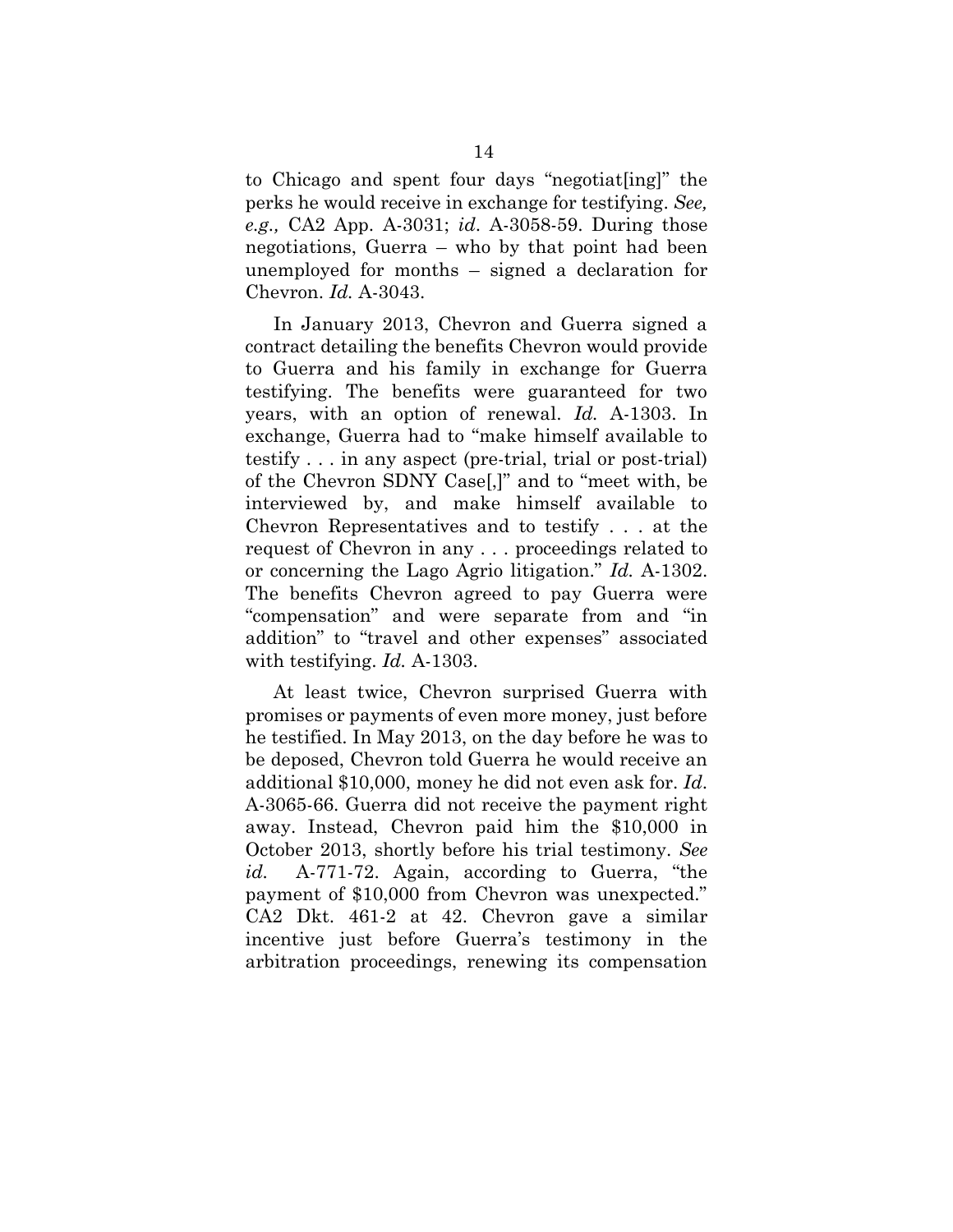agreement for at least another year. *Id.* at 70*.*

All told, since July 2012, Chevron had given Guerra *at a minimum*:

- \$432,000 in monthly payments;
- \$12,000 for household items;
- $$48,000$  in cash in exchange for evidence;
- $\bullet$  A new computer;
- Payment of all U.S. taxes;

Expenses for Guerra and his family to move to the U.S.;

Health insurance for Guerra and his family;

A car and car insurance; and

Payment for an immigration attorney for Guerra and his family, an attorney to represent Guerra in the US proceedings, an Ecuadorian attorney, a tax attorney, and an accountant.

*See* CA2 App. A-1302-303, A-1370, A-770, A-778; CA2 Dkt. 461-2 at 60, 69.

## **B. The District Court relied heavily on Guerra's testimony despite its**  $incons$ **istencies**, Guerra's history of **corruption and his lucrative witness salary from Chevron.**

Guerra's testimony was central to Chevron's allegations and the trial court's findings. In particular, it was the only evidence of a scheme to bribe Judge Zambrano to rule against Chevron.

The District Court acknowledged Guerra's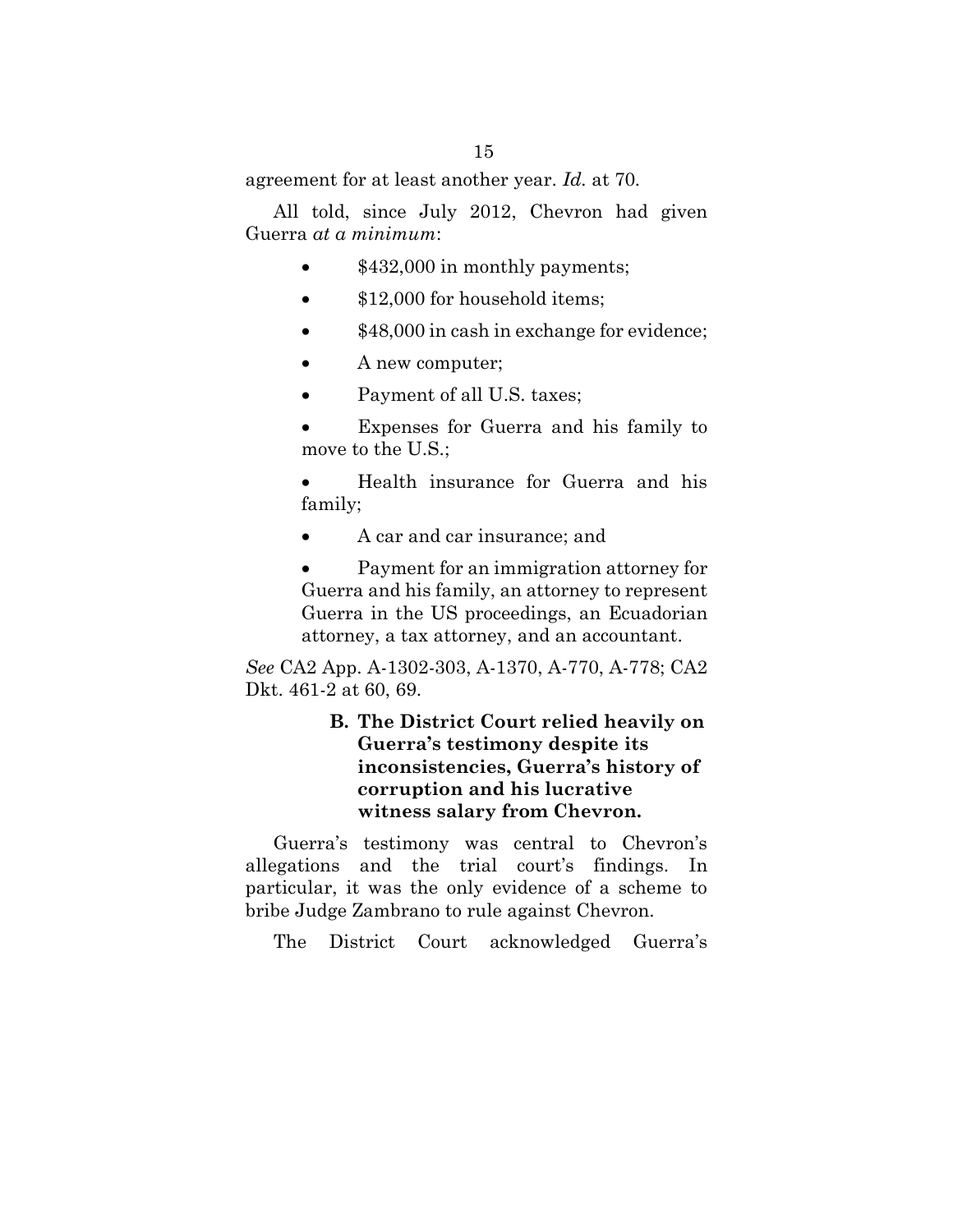testimony was inconsistent. *See, e.g.,* Pet App. 417a (noting an "inconsistency" that "is not easily reconciled"); *id.* at 429a. "Each recounting" of Guerra's story "yielded variations in some of the details." *Id.* at 429a; *id.* at 443a ("details of his story . . . have changed"). This included key details that should have been verifiable  $-$  for example, "Guerra's testimony regarding how he allegedly received the draft of the Judgment to begin his work on it changed." *Id.* at 430a; *see also id.* at 432a (inconsistencies in Guerra·s story of how he had allegedly received a "memory aid" from the Ecuadorians' lawyer).

The District Court noted Guerra "often has been dishonest," and that he had "multiple" times in his professional history "accepted bribes," "lied," and ´broken the law.µ *Id.* at 427a-429a, 443a. And the court noted that "Guerra's willingness to accept and solicit bribes" among "other considerations, put his credibility in serious doubt, particular in light of the benefits he has obtained from Chevron." *Id.* at 429a.

But the court nonetheless found Guerra  $-$  who, unlike Judge Zambrano, rehearsed his testimony over 50 times with Chevron's trial team, CA2 Dkt. 461-1 at  $8 -$  to be an "impressive witness," who "testified clearly, directly and responsively," and "rarely hesitated." Pet. App. 427a. As later became clear, *infra* Section II.C., Guerra was just a practiced liar.

Ultimately, largely because it found that Guerra was telling the truth, Pet. App. 443a; *accord id.* at 358a-359a, the District Court found that Donziger and the Ecuadorian plaintiffs' counsel organized a scheme to pay  $$500,000$  to bribe Judge Zambrano – money that was never paid – and that Donziger and his team ghostwrote the Ecuadorian decision. Guerra, of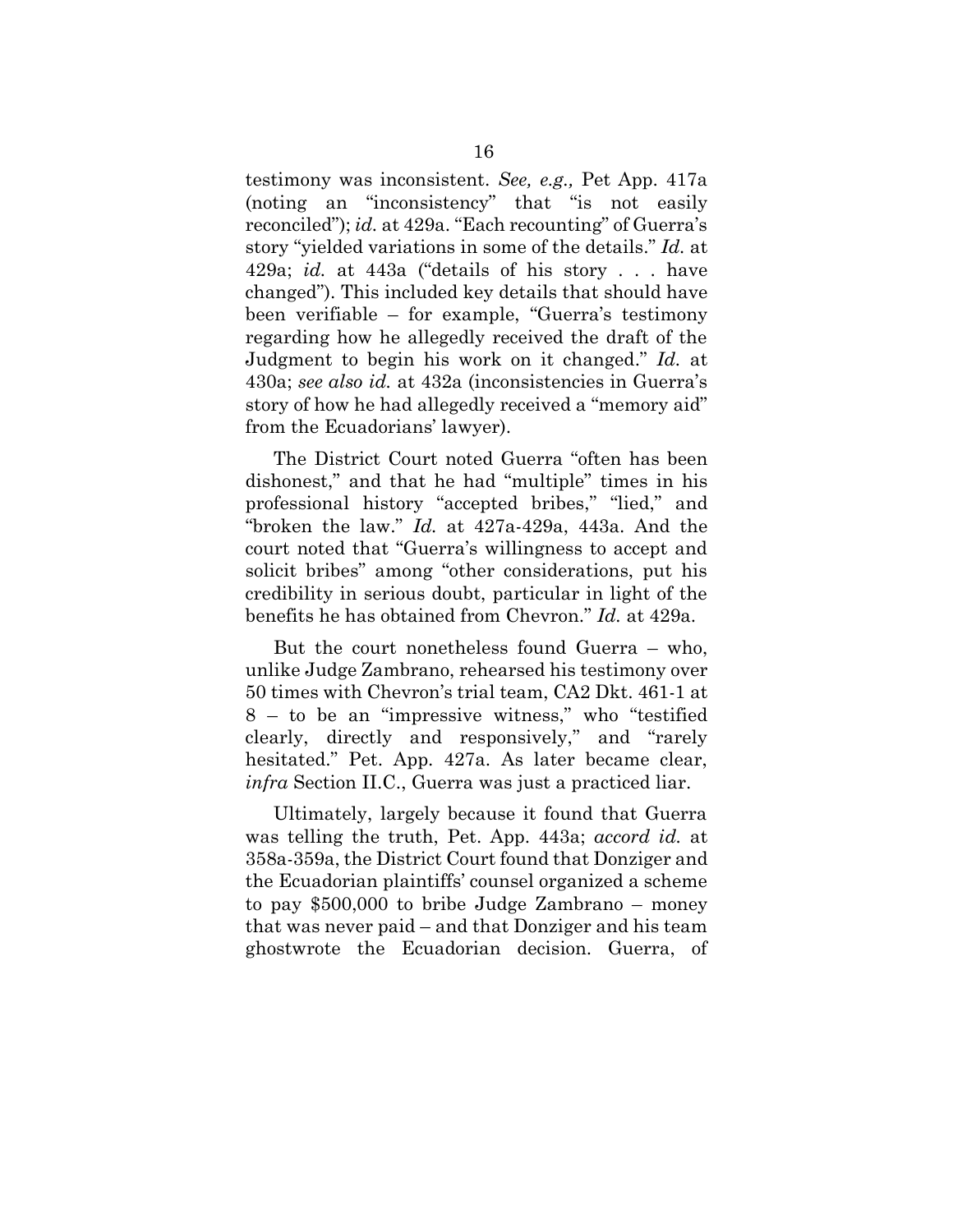course, was paid far more than this by Chevron, and as noted above Chevron's also unsuccessfully offered twice this amount to Zambrano if he would testify in Chevron's favor.

## **C. Since the District Court issued its opinion, Guerra has admitted to lying on the stand and the supposedly corroborating evidence has been thoroughly refuted.**

Much of the evidence the District Court relied on subsequently fell apart. Guerra's "credibility," already virtually nonexistent, has been further undermined by his testimony in the arbitration proceedings, where he admitted to lying in this case.

At trial, Guerra testified that Judge Zambrano had an arrangement with the Ecuadorian plaintiffs' lawyers for \$500,000 and that Zambrano had promised to give Guerra 20 percent. *See e.g.* CA2 App.A-817, A-782. But in the BIT proceedings, Guerra later admitted that "it wasn't true," and "I did not discuss 20 percent with Mr. Zambrano." CA2 Dkt. 461-2 at 37. Guerra also acknowledged in his testimony that he had misrepresented exchanging drafts of the judgment with Judge Zambrano via flash drive. *Id.* at 58. *See also* CA2 Dkt. 461-1 at 6-8 (summarizing other examples of lies Guerra admitted in his subsequent testimony).

The arbitration proceedings have also undermined much of the supposedly corroborating evidence. There was little evidence to corroborate Guerra's testimony to begin with; while the District Court enumerated long lists of supposedly corroborating facts, many of these were simply the court's own analysis, such as that the Ecuadorians "had huge financial and other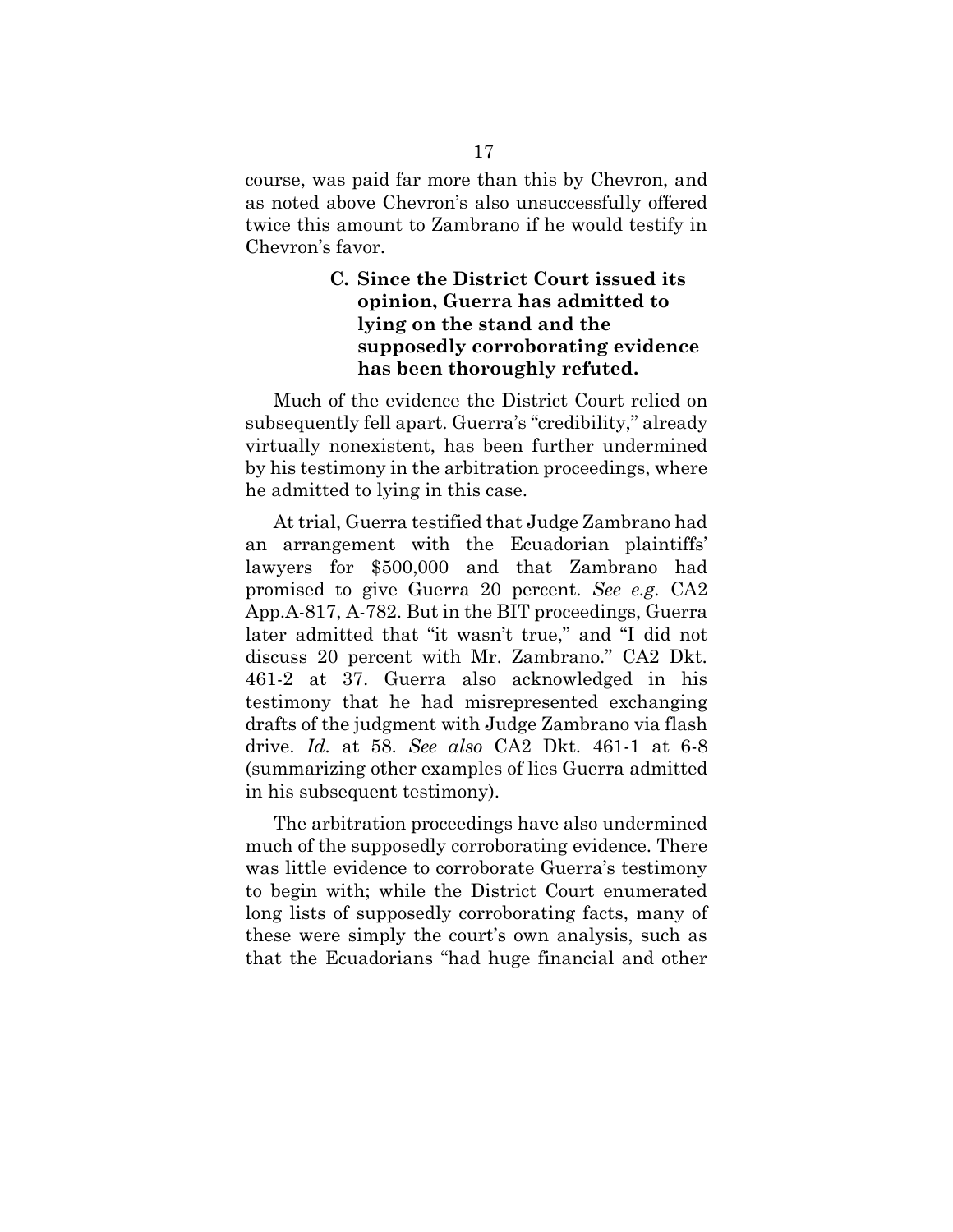incentives" to want to win, Pet. App. 446a, or that the Ecuadorians admitted that Guerra solicited a bribe from them and did not report this to the authorities, *id.* at  $445a$  – facts that apply equally to Chevron.

Much of the actual evidence concerned an alleged bribery-and-ghostwriting scheme during an earlier period when Judge Zambrano was presiding over the case. Guerra alleged, and the District Court found, that when Chevron declined Guerra's offer to "fix" the case in the fall of 2009, Guerra worked out a deal with the Ecuadorians' counsel to "move the case along in their favor," but not to fix the outcome.  $Id$ . at  $407a$ -408a. One significant piece of corroborating evidence for this scheme was shipping records showing packages that Guerra exchanged with Zambrano. Pet. App. 403a-404a. The Petitioners challenged the validity of these shipping records, *see* Dist. Crt. Dkt. 1660; in any event, no one alleged, and the District Court did not find, that this scheme related to the judgment, which was issued much later.

The District Court got the facts wrong. Guerra recanted his testimony about the shipping records, confirming in the arbitration case that none of the shipments to Zambrano related to the Lago Agrio case. CA2 Dkt 461-2 at 17.

Guerra's story to the District Court was that he obtained a draft judgment from the Ecuadorians· lawyer "[a]bout two weeks before the Judgment was issued in February  $2011$ ," and made only "minor" edits. Pet. App. 422a-423a. Evidence from the subsequent arbitration proceedings indicates that the District Court got this wrong too. Forensic analysis of both Zambrano's computers – which were not available to the District Court  $-$  and Guerra's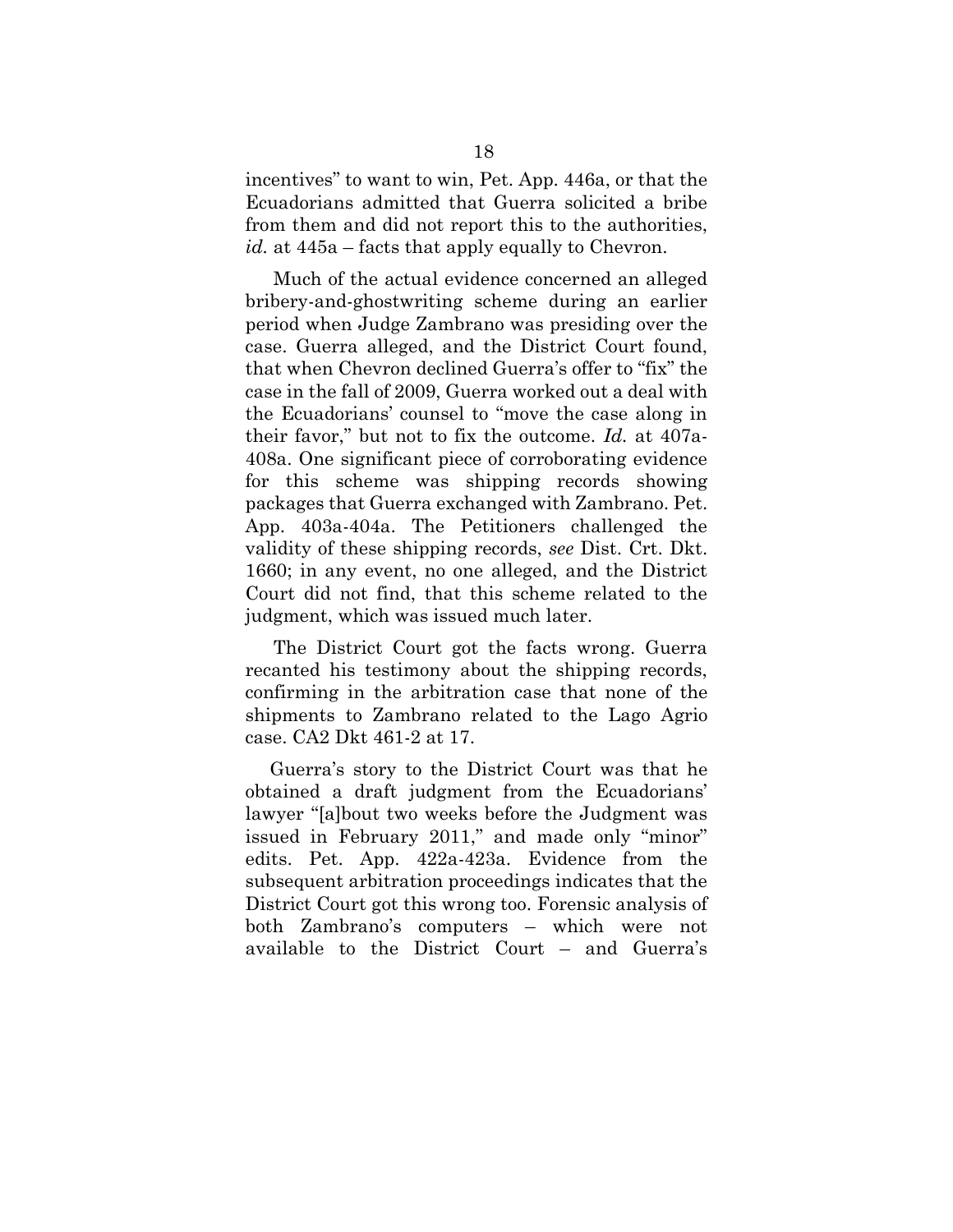computer refute Guerra·s story. *See* Track 2 Supplemental Counter-Memorial on the Merits of the Republic of Ecuador, in *Chevron Corp. v. Republic of Ecuador,* at 32 (Nov. 7, 2014), https://static.lettersblogatory.com/wp-

content/uploads/2015/03/GOEbrief.pdf. As previously noted, Guerra's computer had no draft of the judgment ² but Zambrano·s computer *did*.

The document that ultimately became the judgment was created on Zambrano's computer in October 2010, saved hundreds of times on Zambrano's office computers, and increasingly had text added over a four month period. *Id*. at 33. No flash drives were connected to the computer and no email attachments were opened in the weeks leading up to the issuance of the judgment. *Id.* at 34, 39. The evidence was ´consistentµ with Judge Zambrano and his assistant ´writing the Judgment over the period between October 11, 2010 and February 14, 2011" and not a third party giving it to Zambrano at the beginning of February 2011. *Id.* at 33-34 (quoting expert report).

Guerra's story was purportedly corroborated by Chevron's textual analysis of the judgment that supposedly demonstrated that parts of the judgment were copied from documents authored by the Ecuadorian plaintiffs that were never filed with the Ecuadorian court, such as the so-called ´Fusion Memo." Pet. App. 376a-378a. The Petitioners argued the documents had been produced to the court and Chevron, but omitted from the docket  $-$  including documents provided at judicial inspections of contaminated sites. But the District Court found that this contention "cannot be taken seriously." *Id.* 389a. Because passages from their documents such as the Fusion Memo were found in the judgment, the District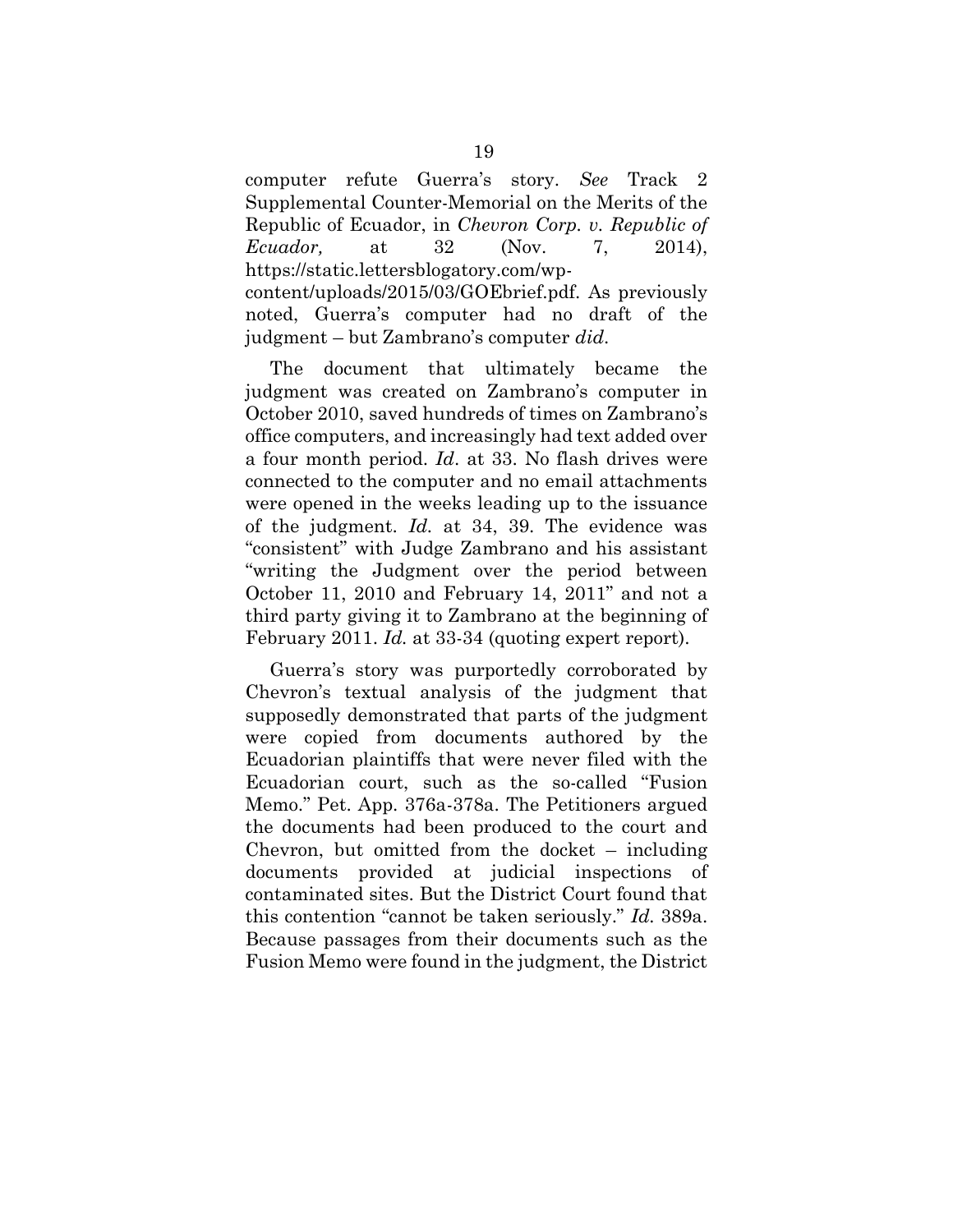Court found "the most logical conclusion" was that the Ecuadorians' team "wrote at least material portions of the Judgment . . . and that they copied from their own internal files in doing so.µ *Id.* 358a; *id*. 377a.

Again, this appears to have been an incorrect conclusion. "[V]ideo and documentary evidence" submitted in the arbitration showed that documents in fact *were* submitted to the court at the judicial inspections. *See, e.g.,* Dkt. 353-2 at 42. This evidence showed documents submitted by *both parties* were not always entered into the record, and that the record keeping was not consistent, especially for documents provided at judicial inspections. *Id*.; CA2 App. A-2166- 68.

The Fusion Memo, for example, was almost certainly submitted. Contemporaneous emails show that the Ecuadorians intended to submit the memo with its exhibits at a particular judicial inspection, at which they ultimately did present on the subject. CA2 App. A-2165- 66. The exhibits were all docketed in the record that day, showing they were received at the inspection site, and there are pagination errors in the record surrounding those exhibits. *Id.* A-3271, A-2169. *See also, e.g.,* CA2 Dkt. 353-2 at 43-47 (addressing the other allegedly unfiled documents). The Fusion Memo was submitted and received, but simply incorrectly docketed. Again, when attempting to reconstruct a trial and the process of drafting a judgment in another country, the District Court got it wrong.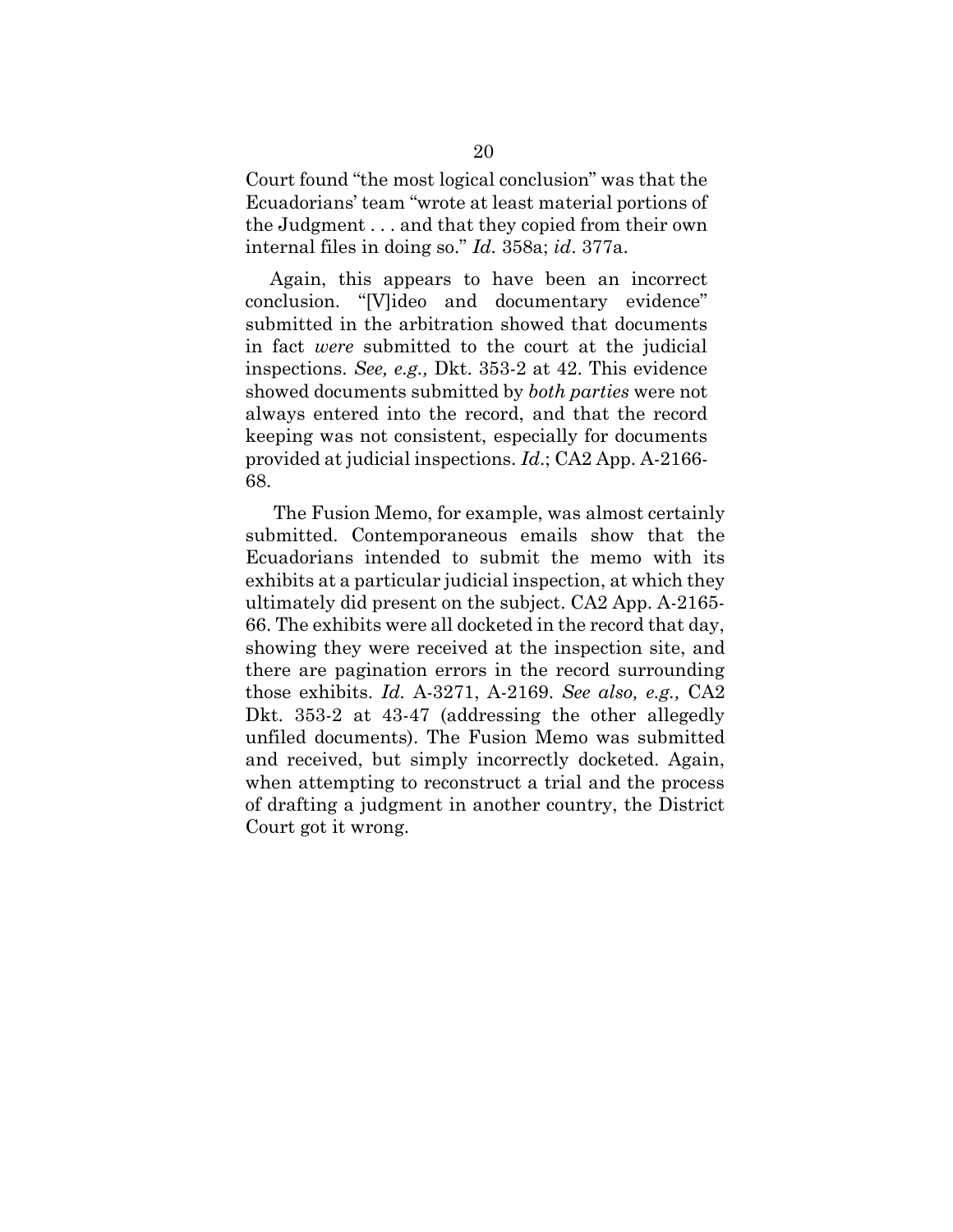#### **ARGUMENT**

## **I.** Cheyron's schemes in Ecuador and New **York highlight why courts do not entertain collateral attacks on foreign judgments.**

Courts throughout the world will hear challenges to the *enforcement* of a foreign judgment, but not preemptive collateral attacks. Pet. at 1. Indeed, prior to the ruling below, the Second Circuit justifiably sought to *preclude* parties that lose their case anywhere in the world from preemptively challenging the validity of the foreign judgment in U.S. courts. *Chevron Corp. v. Naranjo*, 667 F.3d 232, 246 (2d Cir. 2012). As Petitioners note, the ruling below encourages precisely what *Naranjo* sought to bar. Pet. at 17. The Second Circuit got it right the first time.

Chevron's misconduct in this proceeding emphasizes that the Second Circuit's new regime would create chaos. Under that approach, Petitioner could challenge Chevron's acts and preemptively attack the RICO judgment in yet another forum. The  $parties$  then would litigate  $-$  anywhere Chevron could be found, from Argentina to Zimbabwe  $-$  whether Chevron compromised the U.S. proceedings by showering its key witness with money, leading to admittedly false testimony.

Indeed, a collateral attack on the judgment below could easily be premised on the fact that Chevron's arrangements with Guerra (as well as Borja, and its attempt with Zambrano) clearly violated federal law and the rules of ethics. *See, e.g.,* 18 U.S.C. § 201(c)(2) (illegal gratuity to witnesses); 18 U.S.C.  $\S$  201(b)(3) (bribery of witnesses); NY Rules of Prof. Conduct 3.4 ( $A$  lawyer shall not . . . offer an inducement to a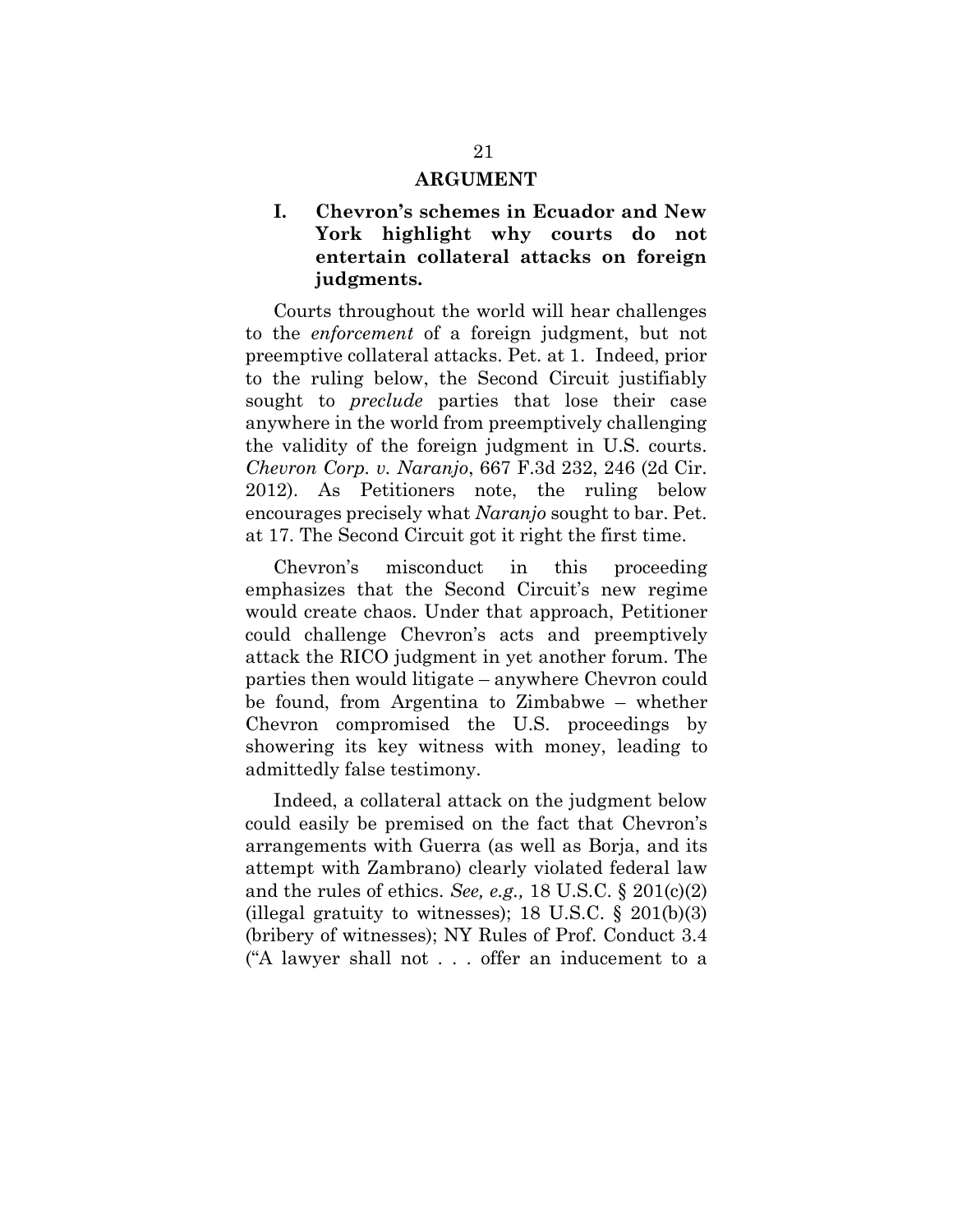witness that is prohibited by law or pay, offer to pay or acquiesce in the payment of compensation . . . contingent upon the content of the witness's testimony or the outcome").

Fact witnesses may only be paid "the reasonable" cost of travel and subsistence incurred and the reasonable value of time lost in attendance at any such trial, hearing, or proceeding."  $18 \text{ U.S.C.}$   $\S 201(d)$ . *Accord* NY Rule 3.4 (lawyer may pay "reasonable compensation" for "loss of time in attending, testifying, preparing to testify . . . and reasonable related expenses"). But Chevron's contract with Guerra makes clear the payments and other benefits are separate from and "in addition to" expenses associated with testifying. CA2 App. A-1303.

Regardless, the payments are entirely unreasonable. Before Guerra even took the stand in New York, Chevron had already paid him *at least* \$168,000 in cash alone, and he knew he would receive at least another \$180,000 if he held up his end of the agreement. He also knew he would receive more if, at the end of two years, Chevron renewed his contract.

The District Court declined to strike Guerra's testimony or sanction Chevron for its payments. Just as the Ecuadorian Appeal Division declined to consider allegations of fraud in its ruling, *see* Pet. App. 74a – the District Court declined to consider claims that the payments to Guerra violated federal law and ethical rules*.* Dist. Crt. Dkt. 1650.

Thus, these claims are equally ripe for collateral attack: what would stop a foreign court from determining that Chevron's conduct and violations of the law irredeemably corrupted the judicial proceedings in the United States, and enjoining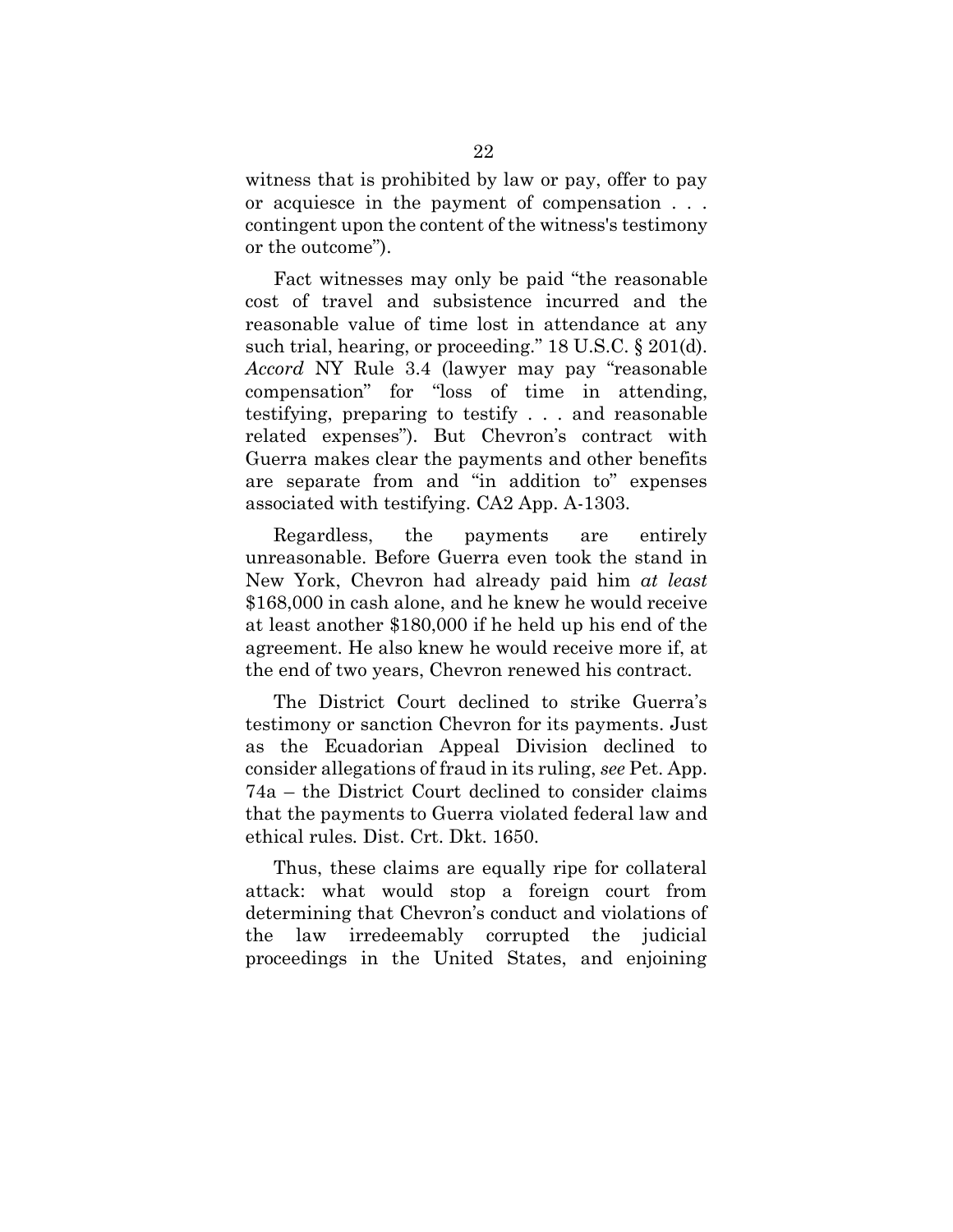Chevron and its counsel from benefiting from the judgment below? Such a decision would exactly parallel the course of proceedings in this case, and highlight both the absurdity of this tactic and the need for this Court's review.

## **II. Permitting a preemptive collateral attack on a foreign judgment makes no sense where the case was originally filed in the United States and dismissed on** *forum non conveniens* **grounds.**

Having our courts reach out to judge rulings by other judiciaries when not required to do so by the filing of an enforcement action is troubling enough in the mine run of cases. But the Second Circuit's new invitation to losing parties in foreign cases is perhaps most open where it makes the least sense: to Defendants like Chevron who succeeded in having claims dismissed on *forum non conveniens* grounds to the very forum whose judgment they now challenge. Whether jurisdiction lies for a preemptive collateral attack is a particularly important issue in this context, because such dubious jurisdiction calls into question the efficacy of *forum non conveniens* dismissal.

Where the litigation originated in a U.S. forum, there are sure to be contacts to that forum that make it a likely venue for a boomerang preemptive collateral attack; otherwise, the case probably would not have been brought there in the first place.

A litigant who voluntarily gives up the protections of the U.S. judicial system to litigate in another country cannot expect U.S. courts to oversee the courts of the forum it chose. Indeed, the Second Circuit has recognized that, after a *forum non*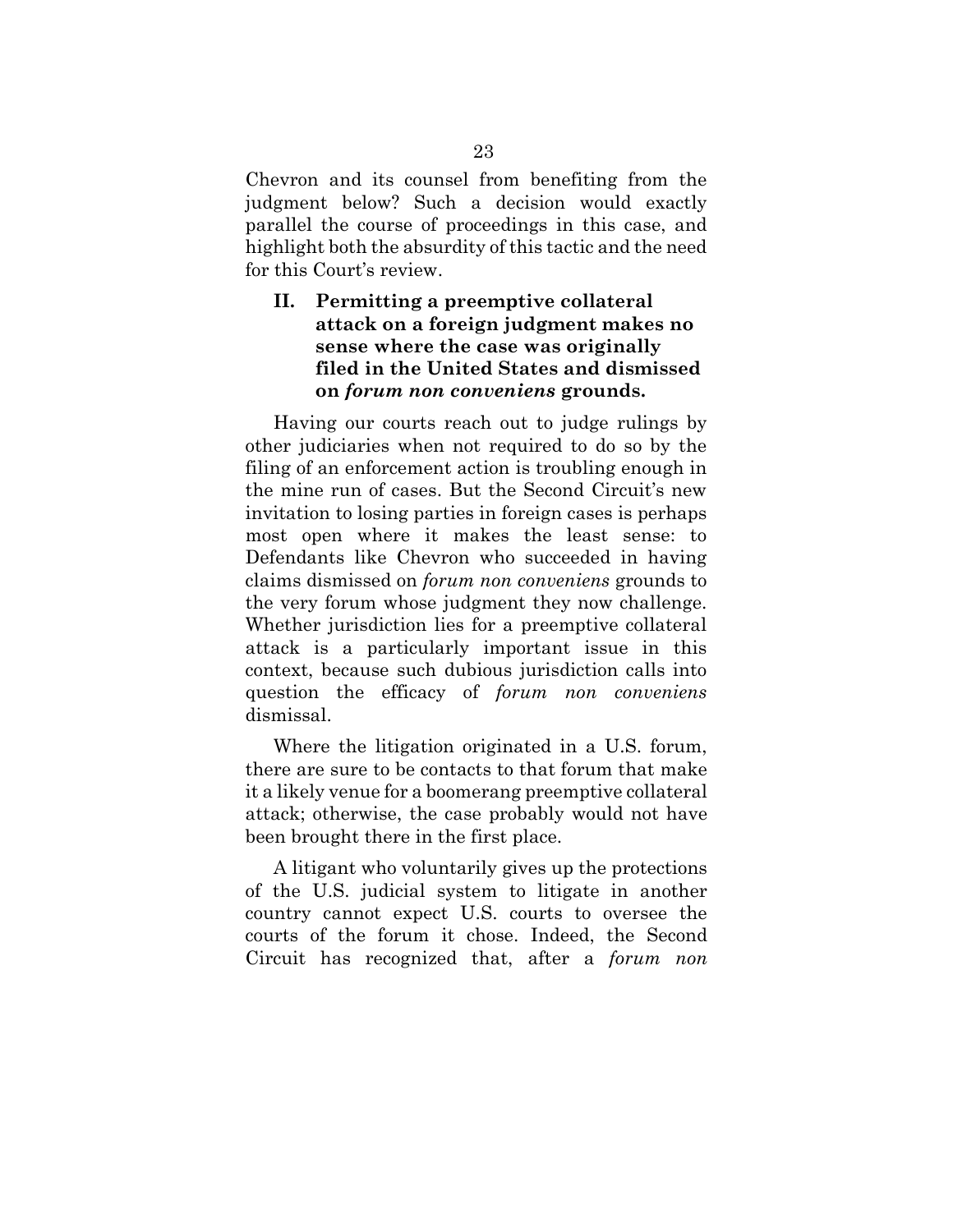*conveniens* dismissal, a court "ceases to have any further jurisdiction over the matter unless and until a proceeding may some day be brought to *enforce* here a final and conclusive [foreign] money judgment." *In re Union Carbide Corp. Gas Plant Disaster*, 809 F.2d 195, 205 (2d Cir. 1987) (emphasis added). The Second Circuit rejected defendant's proposal that the U.S. court "retain some sort of supervisory jurisdiction" to prevent due process violations in the foreign proceedings. *Id.* In fact, it found the suggestion "impractical" and "border[ing] on the frivolous." *Id.* But just as it makes no sense to enshrine a U.S. court as a co-trial court, it is scarcely better to install it as a post-judgment supervisory appellate court.

Allowing a subsequent preemptive challenge to a foreign judgment would be a recipe for gamesmanship and unending litigation. *Forum non conveniens* would become just a defendants' first bite at the apple; they would inevitably return for another bite if they lost abroad. So too could plaintiffs. And even that would not be the end. As noted above, under the Second Circuit's reasoning, the losing party in the boomerang suit could challenge our courts' decisions abroad, in Ecuador or anywhere else. And if U.S. courts do not respect the tribunals to which they have already dismissed an action, why should other courts honor our proceedings?

In short, by destroying finality, this "forum non *conveniens* and boomerang suit" strategy would preclude the judicial efficiency that *forum non conveniens* is intended to promote. It should be disallowed for the same reasons underpinning the law of the case doctrine: to prevent ´the relitigation of settled issues in a case, thus protecting the settled expectations of parties, ensuring uniformity of